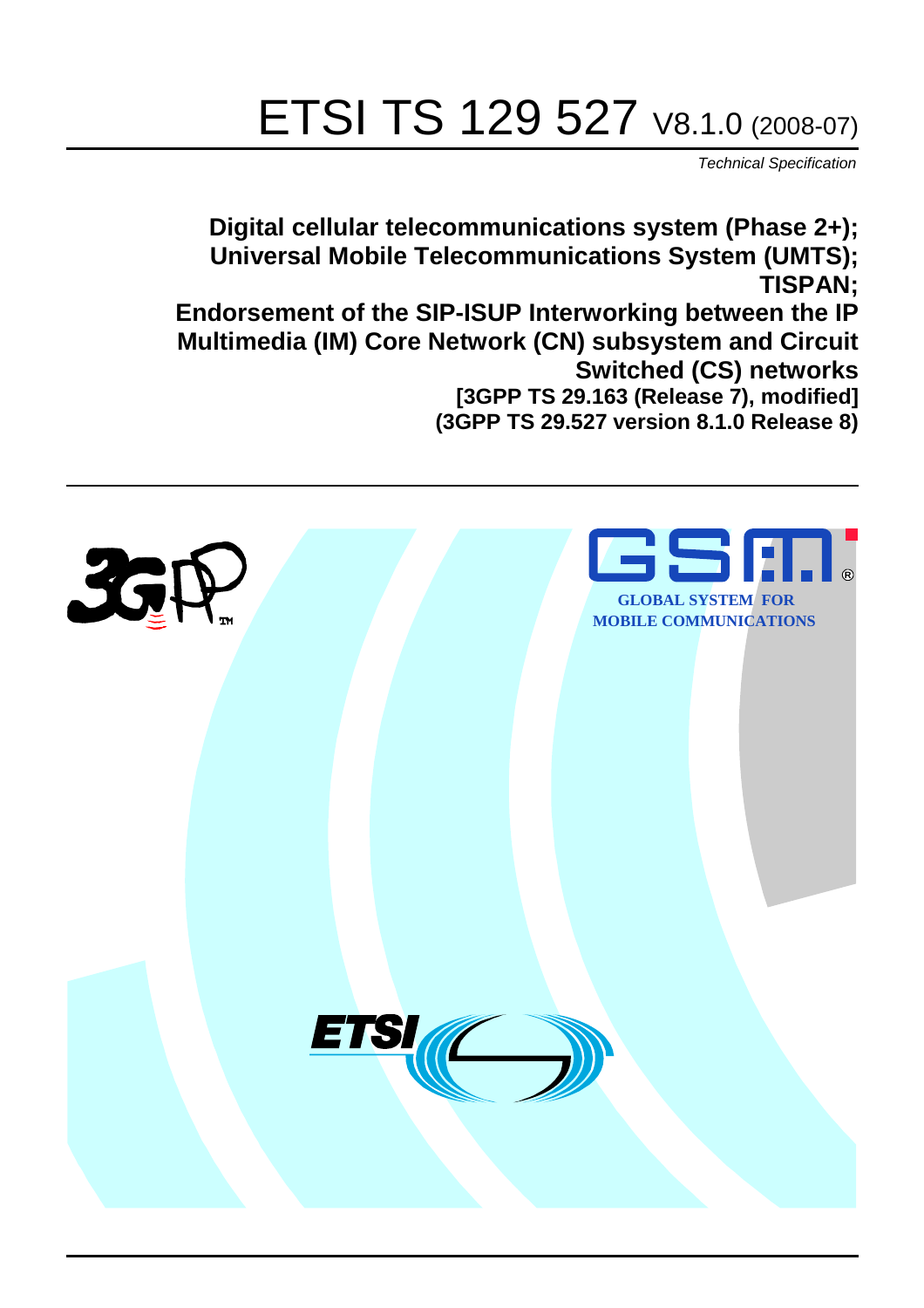Reference RTS/TSGC-0329527v810

Keywords

GSM, UMTS

### *ETSI*

#### 650 Route des Lucioles F-06921 Sophia Antipolis Cedex - FRANCE

Tel.: +33 4 92 94 42 00 Fax: +33 4 93 65 47 16

Siret N° 348 623 562 00017 - NAF 742 C Association à but non lucratif enregistrée à la Sous-Préfecture de Grasse (06) N° 7803/88

#### *Important notice*

Individual copies of the present document can be downloaded from: [http://www.etsi.org](http://www.etsi.org/)

The present document may be made available in more than one electronic version or in print. In any case of existing or perceived difference in contents between such versions, the reference version is the Portable Document Format (PDF). In case of dispute, the reference shall be the printing on ETSI printers of the PDF version kept on a specific network drive within ETSI Secretariat.

Users of the present document should be aware that the document may be subject to revision or change of status. Information on the current status of this and other ETSI documents is available at <http://portal.etsi.org/tb/status/status.asp>

If you find errors in the present document, please send your comment to one of the following services: [http://portal.etsi.org/chaircor/ETSI\\_support.asp](http://portal.etsi.org/chaircor/ETSI_support.asp)

#### *Copyright Notification*

No part may be reproduced except as authorized by written permission. The copyright and the foregoing restriction extend to reproduction in all media.

> © European Telecommunications Standards Institute 2008. All rights reserved.

**DECT**TM, **PLUGTESTS**TM, **UMTS**TM, **TIPHON**TM, the TIPHON logo and the ETSI logo are Trade Marks of ETSI registered for the benefit of its Members.

**3GPP**TM is a Trade Mark of ETSI registered for the benefit of its Members and of the 3GPP Organizational Partners.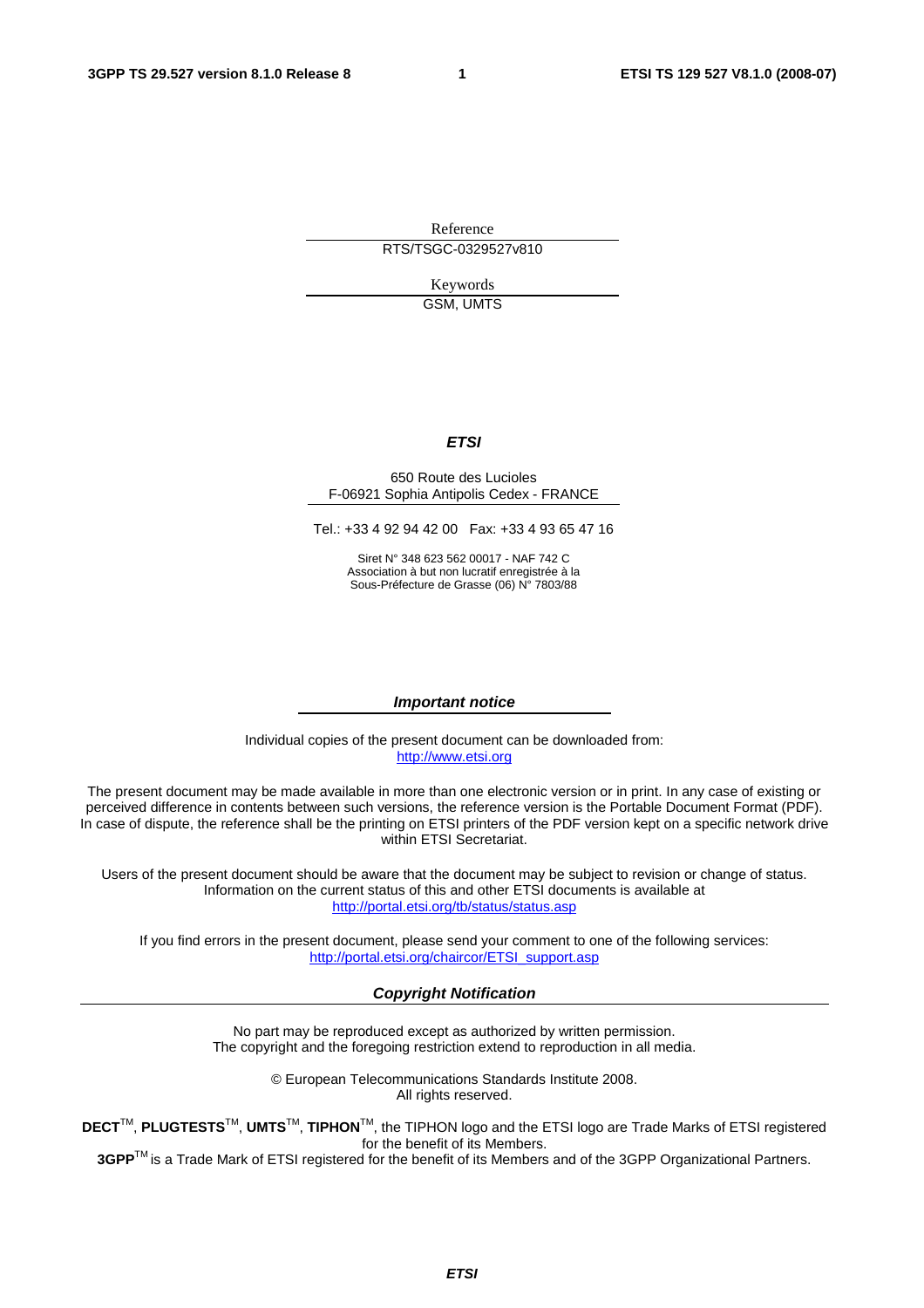### Intellectual Property Rights

IPRs essential or potentially essential to the present document may have been declared to ETSI. The information pertaining to these essential IPRs, if any, is publicly available for **ETSI members and non-members**, and can be found in ETSI SR 000 314: *"Intellectual Property Rights (IPRs); Essential, or potentially Essential, IPRs notified to ETSI in respect of ETSI standards"*, which is available from the ETSI Secretariat. Latest updates are available on the ETSI Web server ([http://webapp.etsi.org/IPR/home.asp\)](http://webapp.etsi.org/IPR/home.asp).

Pursuant to the ETSI IPR Policy, no investigation, including IPR searches, has been carried out by ETSI. No guarantee can be given as to the existence of other IPRs not referenced in ETSI SR 000 314 (or the updates on the ETSI Web server) which are, or may be, or may become, essential to the present document.

### Foreword

This Technical Specification (TS) has been produced by ETSI 3rd Generation Partnership Project (3GPP).

The present document may refer to technical specifications or reports using their 3GPP identities, UMTS identities or GSM identities. These should be interpreted as being references to the corresponding ETSI deliverables.

The cross reference between GSM, UMTS, 3GPP and ETSI identities can be found under [http://webapp.etsi.org/key/queryform.asp.](http://webapp.etsi.org/key/queryform.asp)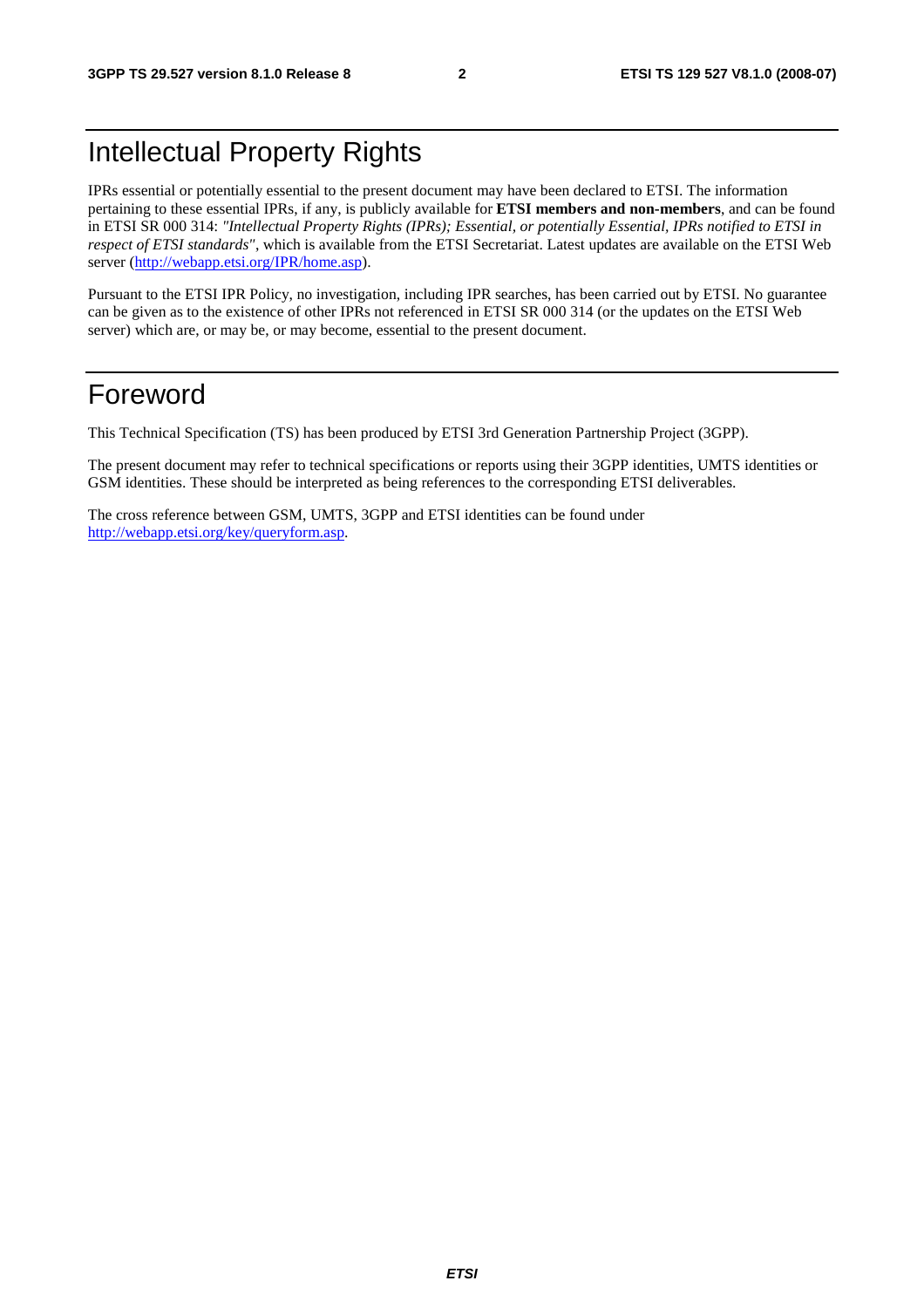$\mathbf{3}$ 

### Contents

| 1                            |  |
|------------------------------|--|
| $\overline{2}$<br>2.1<br>2.2 |  |
| 3 <sup>1</sup>               |  |
|                              |  |
|                              |  |
|                              |  |
|                              |  |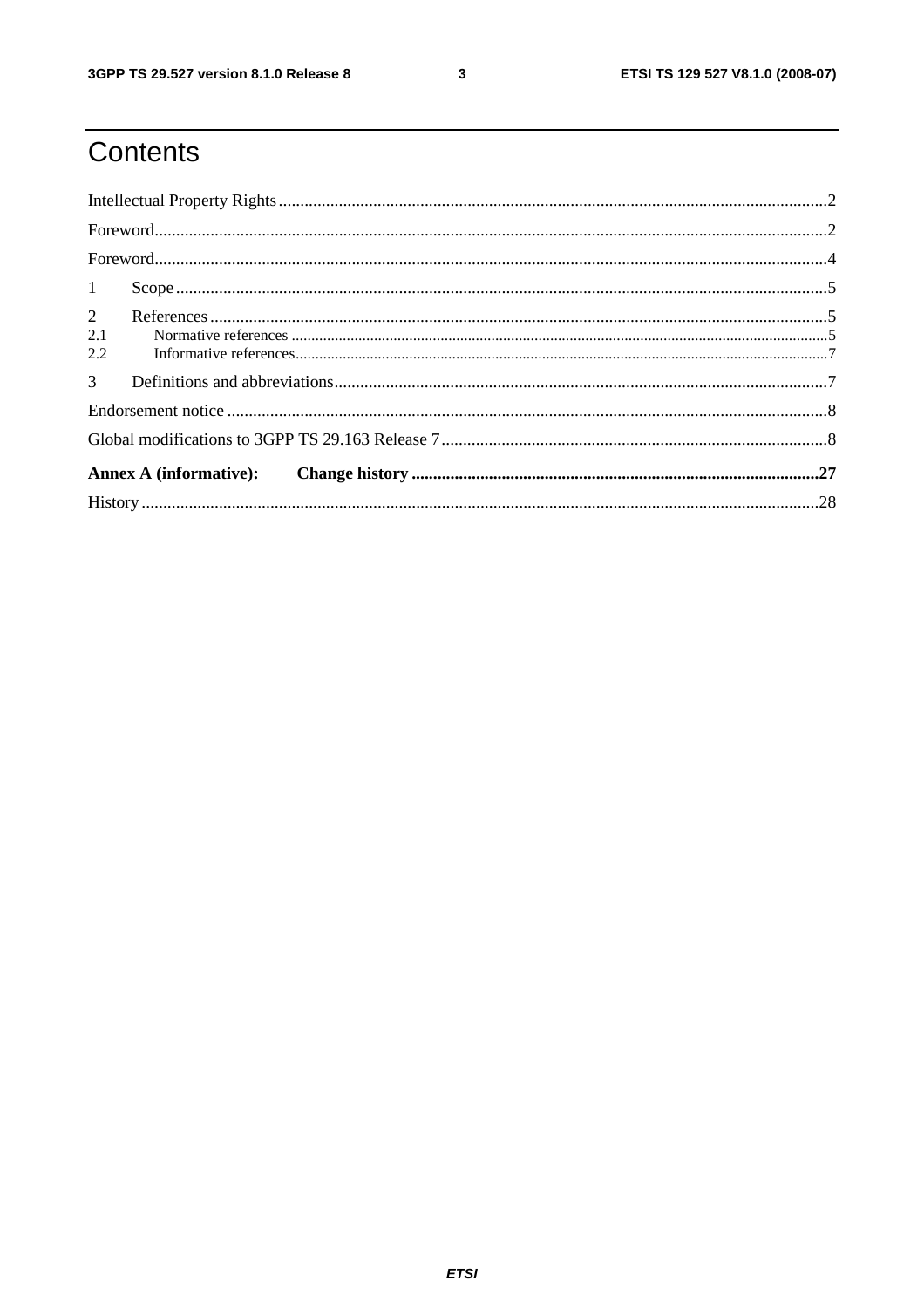### Foreword

This Technical Specification (TS) was been produced by ETSI Technical Committee Telecommunications and Internet converged Services and Protocols for Advanced Networking (TISPAN) and originally published as ETSI ES 283 027 [26]. It was transferred to the 3rd Generation Partnership Project (3GPP) in in January 2008.

The contents of the present document are subject to continuing work within the TSG and may change following formal TSG approval. Should the TSG modify the contents of the present document, it will be re-released by the TSG with an identifying change of release date and an increase in version number as follows:

Version x.y.z

where:

- x the first digit:
	- 1 presented to TSG for information;
	- 2 presented to TSG for approval;
	- 3 or greater indicates TSG approved document under change control.
- y the second digit is incremented for all changes of substance, i.e. technical enhancements, corrections, updates, etc.
- z the third digit is incremented when editorial only changes have been incorporated in the document.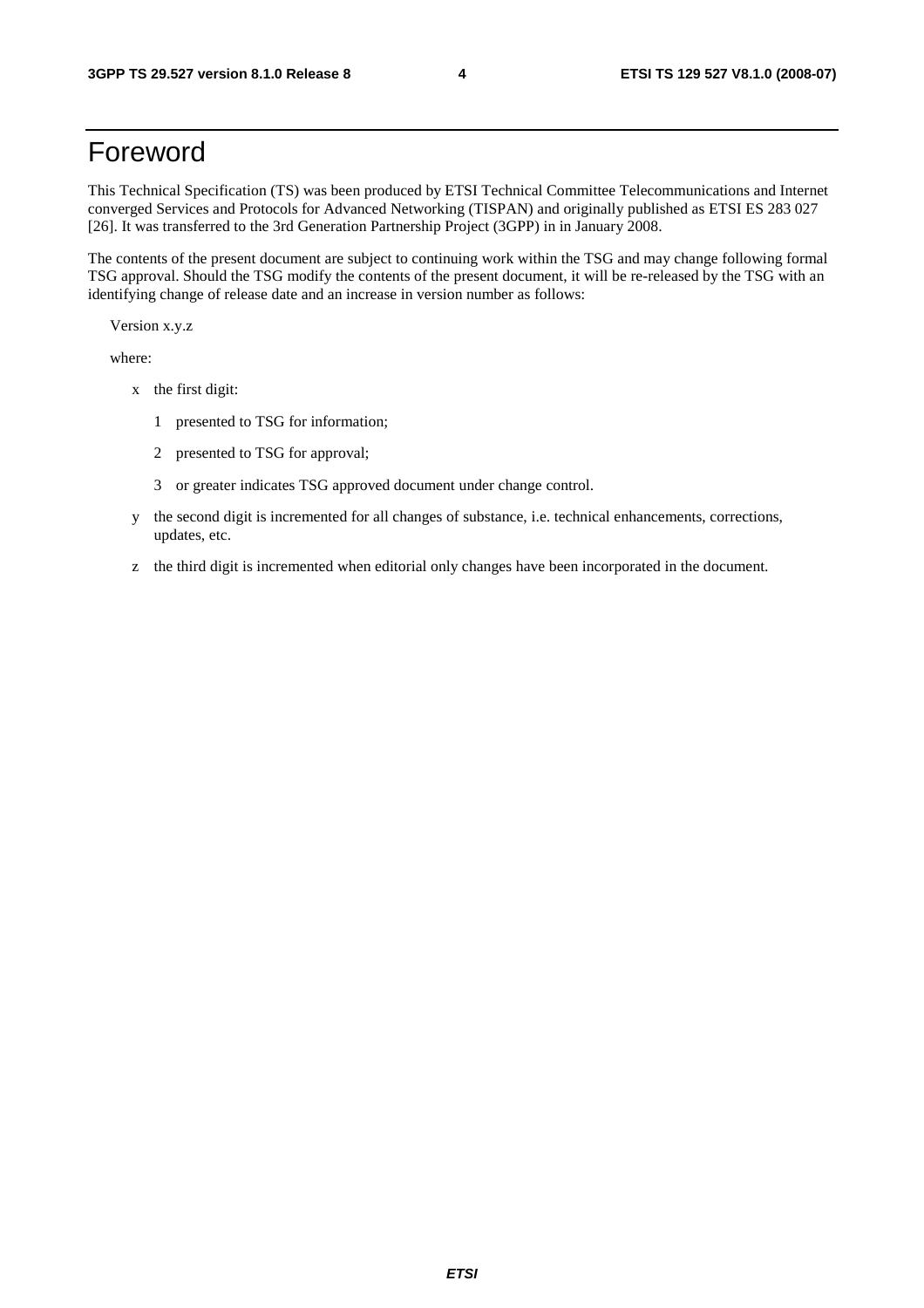### 1 Scope

The present document provides the ETSI endorsement of the 3GPP TS 29.163 [1].

Clauses 7.2.3 and 7.4 of 3GPP TS 29.163 [1] specify the signalling interworking between ISDN User Part (ISUP) protocols and SIP in order to support services that can be commonly supported by ISUP and SIP-based network domains.

Clause 9.2.3.3.5 specifies how ringing tone is applied at the gateway when interworking ISUP and SIP.

The present document specifies the principles of interworking between the ETSI TISPAN IMS and ISUP based legacy CS networks, in order to support IM basic voice calls, therefore all the references to interworking between IMS and BICC are out of scope of the present document.

The present document is a protocol interworking specification; therefore all references to the user plane interworking are out of scope of the present document.

The present document specifies the interworking between ETSI SIP profile (as specified within ES 283 003 [3]) and ISUP, as specified in EN 300 356-1 [2] respectively.

### 2 References

The following documents contain provisions which, through reference in this text, constitute provisions of the present document.

- References are either specific (identified by date of publication, edition number, version number, etc.) or non-specific.
- For a specific reference, subsequent revisions do not apply.
- For a non-specific reference, the latest version applies. In the case of a reference to a 3GPP document (including a GSM document), a non-specific reference implicitly refers to the latest version of that document *in the same Release as the present document*.

Referenced documents which are not found to be publicly available in the expected location might be found at <http://docbox.etsi.org/Reference>.

For online referenced documents, information sufficient to identify and locate the source shall be provided. Preferably, the primary source of the referenced document should be cited, in order to ensure traceability. Furthermore, the reference should, as far as possible, remain valid for the expected life of the document. The reference shall include the method of access to the referenced document and the full network address, with the same punctuation and use of upper case and lower case letters.

NOTE: While any hyperlinks included in this clause were valid at the time of publication ETSI cannot guarantee their long term validity.

### 2.1 Normative references

The following referenced documents are indispensable for the application of the present document. For dated references, only the edition cited applies. For non-specific references, the latest edition of the referenced document (including any amendments) applies.

- [1] 3GPP TS 29.163: "3rd Generation Partnership Project; Technical Specification Group Core Network and Terminals; Interworking between the IP Multimedia (IM) Core Network (CN) subsystem and Circuit Switched (CS) networks (Release 7)".
- [2] ETSI EN 300 356-1 (V4.2.1): "Integrated Services Digital Network (ISDN); Signalling System No.7 (SS7); ISDN User Part (ISUP) version 4 for the international interface; Part 1: Basic services [ITU-T Recommendations Q.761 to Q.764 (1999) modified]".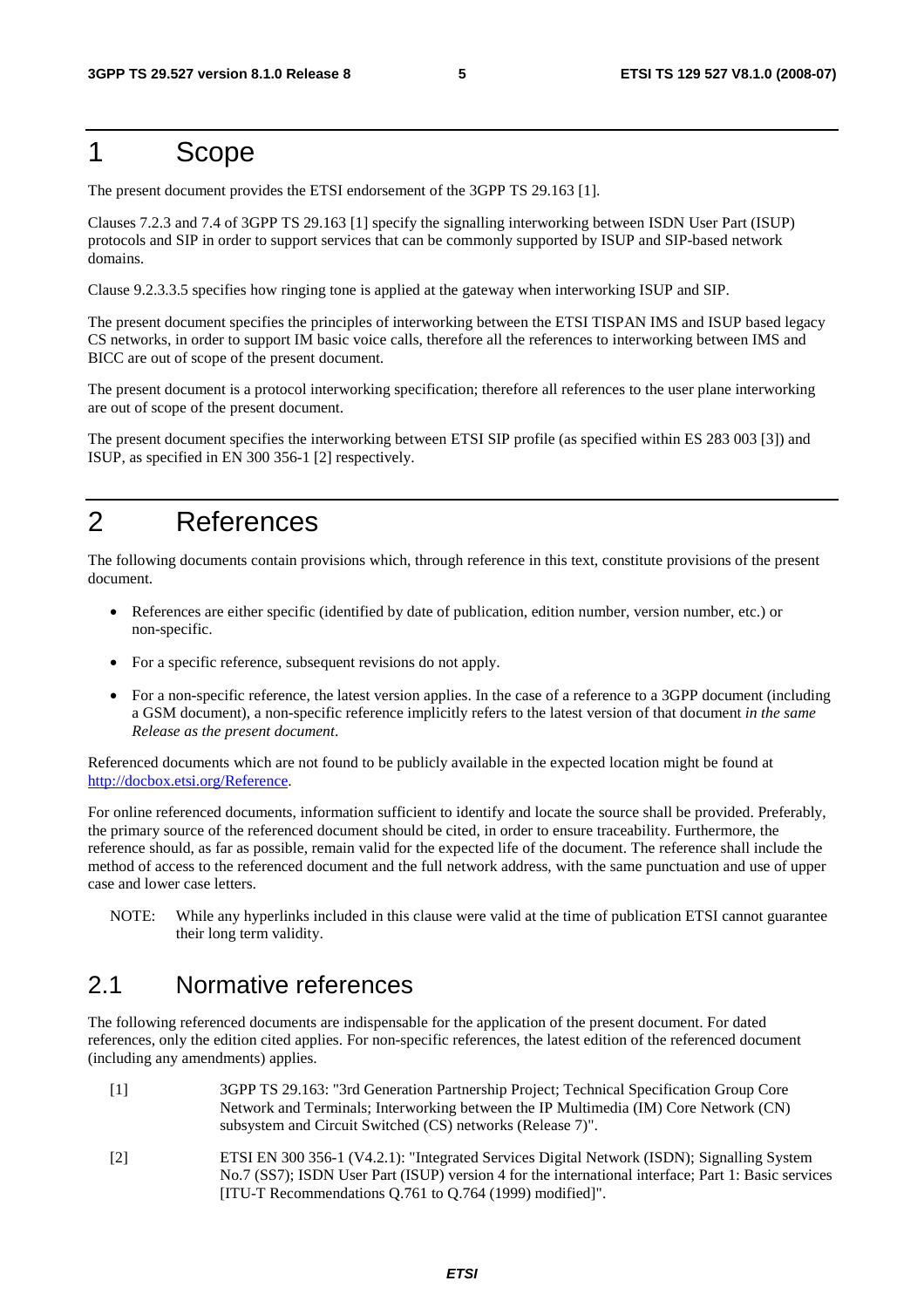[3] ETSI ES 283 003: "Telecommunications and Internet converged Services and Protocols for Advanced Networking (TISPAN); IP Multimedia Call Control Protocol based on Session Initiation Protocol (SIP) and Session Description Protocol (SDP) Stage 3 [3GPP TS 24.229 (Release 7), modified]". [4] ETSI ES 282 007: "Telecommunications and Internet converged Services and Protocols for Advanced Networking (TISPAN); IP Multimedia Subsystem (IMS); Functional architecture". [5] ETSI EN 300 356-3 (V4.2.1): "Integrated Services Digital Network (ISDN); Signalling System No.7 (SS7); ISDN User Part (ISUP) version 4 for the international interface; Part 3: Calling Line Identification Presentation (CLIP) supplementary service [ITU-T Recommendation Q.731, clause 3 (1993) modified]". [6] ETSI EN 300 356-4 (V4.2.1): "Integrated Services Digital Network (ISDN); Signalling System No.7 (SS7); ISDN User Part (ISUP) version 4 for the international interface; Part 4: Calling Line Identification Restriction (CLIR) supplementary service [ITU-T Recommendation Q.731, clause 4 (1993) modified]". [7] ETSI EN 300 356-5 (V4.1.2): "Integrated Services Digital Network (ISDN); Signalling System No.7 (SS7); ISDN User Part (ISUP) version 4 for the international interface; Part 5: Connected Line Identification Presentation (COLP) supplementary service [ITU-T Recommendation Q.731, clause 5 (1993) modified]". [8] ETSI EN 300 356-6 (V4.1.2): "Integrated Services Digital Network (ISDN); Signalling System No.7 (SS7); ISDN User Part (ISUP) version 4 for the international interface; Part 6: Connected Line Identification Restriction (COLR) supplementary service [ITU-T Recommendation Q.731, clause 6 (1993) modified]". [9] ETSI EN 300 356-7 (V4.1.2): "Integrated Services Digital Network (ISDN); Signalling System No.7 (SS7); ISDN User Part (ISUP) version 4 for the international interface; Part 7: Terminal Portability (TP) supplementary service [ITU-T Recommendation Q.733, clause 4 (1993) modified]". [10] ETSI EN 300 356-8 (V4.1.2): "Integrated Services Digital Network (ISDN); Signalling System No.7 (SS7); ISDN User Part (ISUP) version 4 for the international interface; Part 8: User-to-User Signalling (UUS) supplementary service [ITU-T Recommendation Q.737, clause 1 (1997) modified]". [11] ETSI EN 300 356-9 (V4.1.2): "Integrated Services Digital Network (ISDN); Signalling System No.7 (SS7); ISDN User Part (ISUP) version 4 for the international interface; Part 9: Closed User Group (CUG) supplementary service [ITU-T Recommendation Q.735, clause 1 (1993) modified]". [12] ETSI EN 300 356-10 (V4.1.2): "Integrated Services Digital Network (ISDN); Signalling System No.7 (SS7); ISDN User Part (ISUP) version 4 for the international interface; Part 10: Subaddressing (SUB) supplementary service [ITU-T Recommendation Q.731, clause 8 (1992) modified]". [13] ETSI EN 300 356-11 (V4.1.2): "Integrated Services Digital Network (ISDN); Signalling System No.7 (SS7); ISDN User Part (ISUP) version 4 for the international interface; Part 11: Malicious Call Identification (MCID) supplementary service [ITU-T Recommendation Q.731, clause 7 (1997) modified]". [14] ETSI EN 300 356-12 (V4.2.1): "Integrated Services Digital Network (ISDN); Signalling System No.7 (SS7); ISDN User Part (ISUP) version 4 for the international interface; Part 12: Conference call, add-on (CONF) supplementary service [ITU-T Recommendation Q.734, clause 1 (1993) and implementors guide (1998) modified]". [15] ETSI EN 300 356-14 (V4.2.1): "Integrated Services Digital Network (ISDN); Signalling System No.7 (SS7); ISDN User Part (ISUP) version 4 for the international interface; Part 14: Explicit Call Transfer (ECT) supplementary service [ITU-T Recommendation Q.732, clause 7 (1996) and implementors guide (1998) modified]".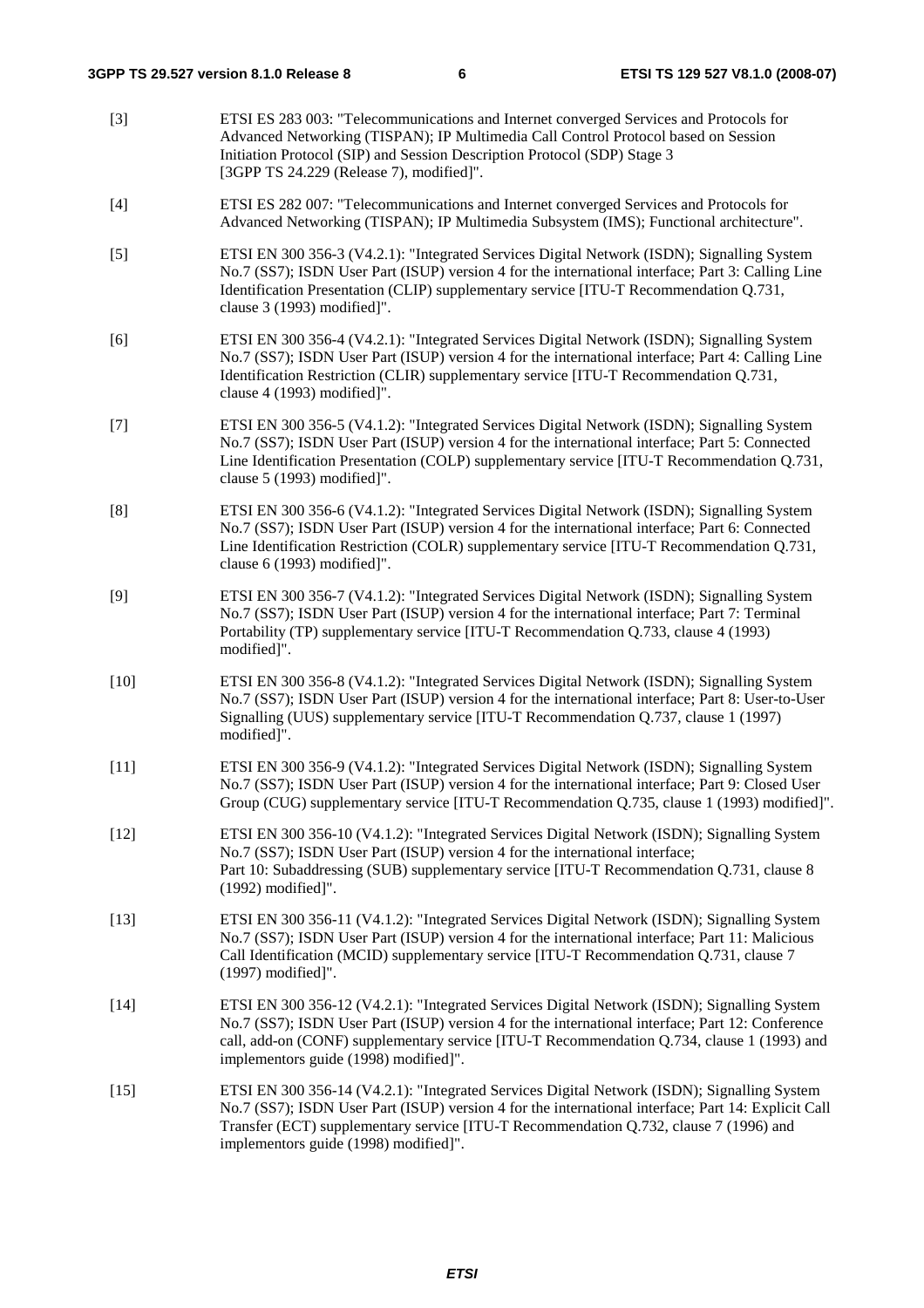| $\sim$ | $\mathbf{L} = \mathbf{L} \times \mathbf{L}$ and $\mathbf{L} = \mathbf{L} \times \mathbf{L}$                                                                                                                                                                                                                                |
|--------|----------------------------------------------------------------------------------------------------------------------------------------------------------------------------------------------------------------------------------------------------------------------------------------------------------------------------|
| $[25]$ | IETF RFC 3966 (December 2004): "The tel URI for Telephone Numbers".                                                                                                                                                                                                                                                        |
| $[24]$ | ETSI EN 300 403-1: "Integrated Services Digital Network (ISDN); Digital Subscriber Signalling<br>System No. one (DSS1) protocol; Signalling network layer for circuit-mode basic call control;<br>Part 1: Protocol specification [ITU-T Recommendation Q.931 (1993), modified]".                                           |
| $[23]$ | ETSI EN 300 485 (V1.2.3): "Integrated Services Digital Network (ISDN); Definition and usage of<br>cause and location in Digital Subscriber Signalling System No. one (DSS1) and Signalling System<br>No. 7 (SS7) ISDN User Part (ISUP) [ITU-T Recommendation Q.850 (1998) with addendum<br>modified]".                     |
| $[22]$ | ETSI EN 300 356-21: "Integrated Services Digital Network (ISDN); Signalling System No.7<br>(SS7); ISDN User Part (ISUP) version 4 for the international interface; Part 21: Anonymous Call<br>Rejection (ACR) supplementary service [ITU-T Recommendation Q.731, clause 4 (1993)]".                                        |
| $[21]$ | ETSI EN 300 356-20 (V4.3.1): "Integrated Services Digital Network (ISDN); Signalling System<br>No.7 (SS7); ISDN User Part (ISUP) version 4 for the international interface; Part 20: Completion<br>of Calls on No Reply (CCNR) supplementary service [ITU-T Recommendation Q.733, clause 5<br>(1999) modified]".           |
| $[20]$ | ETSI EN 300 356-19 (V4.2.1): "Integrated Services Digital Network (ISDN); Signalling System<br>No.7 (SS7); ISDN User Part (ISUP) version 4 for the international interface;<br>Part 19: Three-Party (3PTY) supplementary service [ITU-T Recommendation Q.734,<br>clause 2 (1996) and implementors guide (1998) modified]". |
| $[19]$ | ETSI EN 300 356-18 (V4.1.2): "Integrated Services Digital Network (ISDN); Signalling System<br>No.7 (SS7); ISDN User Part (ISUP) version 4 for the international interface; Part 18: Completion<br>of Calls to Busy Subscriber (CCBS) supplementary service [ITU-T Recommendation Q.733,<br>clause 3 (1997) modified]".    |
| $[18]$ | ETSI EN 300 356-17 (V4.1.2): "Integrated Services Digital Network (ISDN); Signalling System<br>No.7 (SS7); ISDN User Part (ISUP) version 4 for the international interface;<br>Part 17: Call Waiting (CW) supplementary service [ITU-T Recommendation Q.733,<br>clause 1 (1992) modified]".                                |
| $[17]$ | ETSI EN 300 356-16 (V4.1.2): "Integrated Services Digital Network (ISDN); Signalling System<br>No.7 (SS7); ISDN User Part (ISUP) version 4 for the international interface;<br>Part 16: Call Hold (HOLD) supplementary service [ITU-T Recommendation Q.733,<br>clause 2 (1993) modified]".                                 |
| $[16]$ | ETSI EN 300 356-15 (V4.2.1): "Integrated Services Digital Network (ISDN); Signalling System<br>No.7 (SS7); ISDN User Part (ISUP) version 4 for the international interface; Part 15: Diversion<br>supplementary service [ITU-T Recommendation Q.732, clauses 2 to 5 (1999) modified]".                                     |

### 2.2 Informative references

- [26] Final draft ETSI ES 283 027 V2.4.0: "Telecommunications and Internet converged Services and Protocols for Advanced Networking (TISPAN); Endorsement of the SIP-ISUP Interworking between the IP Multimedia (IM) Core Network (CN) subsystem and Circuit Switched (CS) networks [3GPP TS 29.163 (Release 7), modified]".
- Note: The version of ETSI ES 283 027 on which the present document is based only available during the ETSI membershiip approval period. It is anticipated that it will be published without technical change.

## 3 Definitions and abbreviations

For the purposes of the present document, the terms, definitions and abbreviations given in 3GPP TS 29.163 [1], clauses 7.2.3 and 7.4 apply.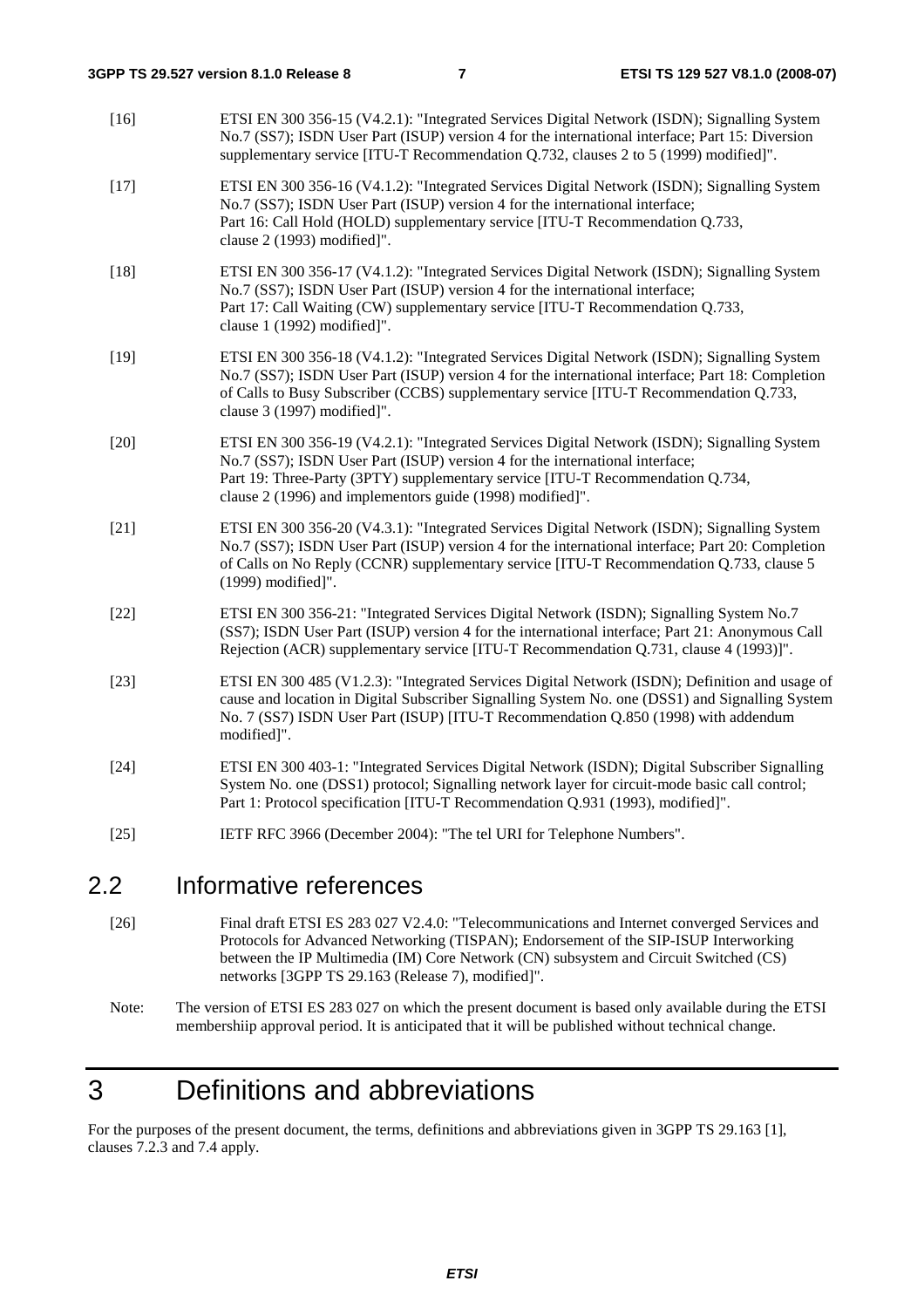### Endorsement notice

The present document endorses 3GPP TS 29.163: "3rd Generation Partnership Project; Technical Specification Group Core Network and Terminals; Interworking between the IP Multimedia (IM) Core Network (CN) subsystem and Circuit Switched (CS) networks (Release 7)" [1], the contents of which apply together with the following modifications:

Clauses 6.3, 7.3, 8, 9.2.2.1, 9.2.2.2, 9.2.3.1, 9.2.3.2, 9.2.4.1, 9.2.5.1, 9.2.6.1, 9.2.7.1, 9.2.8.1, 9.2.8.3 and annex B do not apply to this recommendation.

NOTE: Underlining and/or strike-out are used to highlight detailed modifications where necessary.

### Global modifications to 3GPP TS 29.163 Release 7

Throughout the text of the 3GPP TS 29.163 Release 7

Replace references as shown in table 1.

### **Table 1**

| References in 3GPP TS 29.163 [1]    | <b>Replaced references</b> |
|-------------------------------------|----------------------------|
| <b>ITU-T Recommendation Q.761</b>   | EN 300 356-1 [2]           |
| ITU-T Recommendation Q.762          | EN 300 356-1 [2]           |
| <b>ITU-T Recommendation Q.763</b>   | EN 300 356-1 [2]           |
| ITU-T Recommendation Q.764          | EN 300 356-1 [2]           |
| 3GPP TS 24.229                      | ES 283 003 [3]             |
| 3GPP TS 23.228                      | ES 282 007 [4]             |
| ITU-T Recommendation Q.850 (1998)   | EN 300 485 [23]            |
| <b>ITU-T Recommendation Q.731.3</b> | EN 300 356-3 [5]           |
| IITU-T Recommendation Q.731.4       | EN 300 356-4 [6]           |
| ITU-T Recommendation Q.731.5        | EN 300 356-5 [7]           |
| ITU-T Recommendation Q.731.6        | EN 300 356-6 [8]           |
| <b>ITU-T Recommendation Q.731.7</b> | EN 300 356-11 [13]         |
| <b>ITU-T Recommendation Q.731.8</b> | EN 300 356-10 [12]         |
| <b>ITU-T Recommendation Q.732.2</b> | EN 300 356-15 [16]         |
| IITU-T Recommendation Q.732.3       | EN 300 356-15 [16]         |
| ITU-T Recommendation Q.732.4        | EN 300 356-15 [16]         |
| ITU-T Recommendation Q.732.5        | EN 300 356-15 [16]         |
| ITU-T Recommendation Q.732.7        | EN 300 356-14 [15]         |
| ITU-T Recommendation Q.733.1        | EN 300 356-17 [18]         |
| ITU-T Recommendation Q.733.2        | EN 300 356-16 [17]         |
| <b>ITU-T Recommendation Q.733.3</b> | EN 300 356-18 [19]         |
| ITU-T Recommendation Q.733.4        | EN 300 356-7 [9]           |
| ITU-T Recommendation Q.733.5        | EN 300 356-20 [21]         |
| ITU-T Recommendation Q.734.1        | EN 300 356-12 [14]         |
| ITU-T Recommendation Q.734.2        | EN 300 356-19 [20]         |
| <b>ITU-T Recommendation Q.735.1</b> | EN 300 356-9 [11]          |
| IITU-T Recommendation Q.737.1       | EN 300 356-8 [10]          |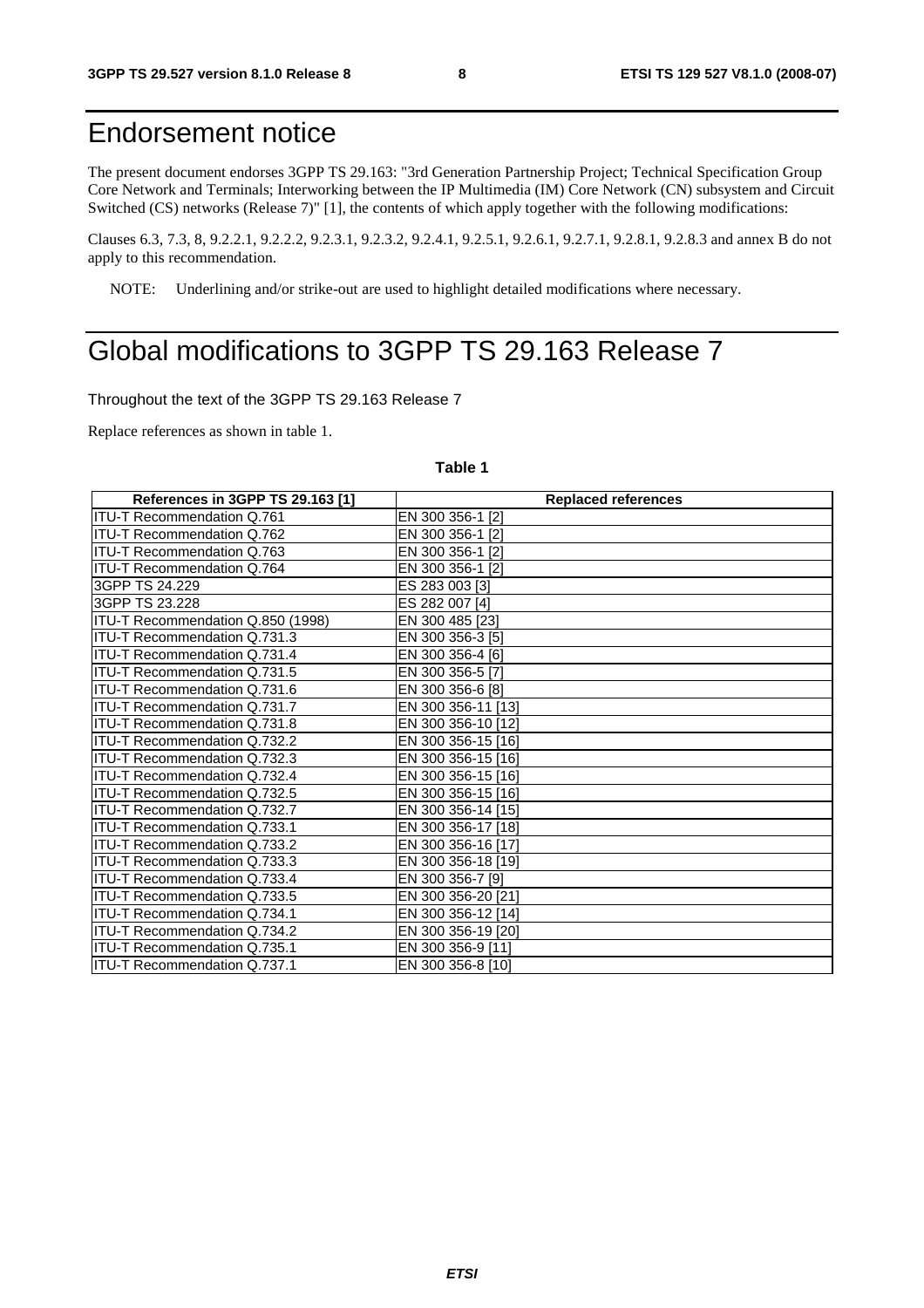Clause 2

Modify as follows:

| [77]            | IETF draft ietf sip acr code 03 "Rejecting Anonymous Requests in the Session Initiation Protocol<br>$(SIP)$ "                                                                                                                                                                    |
|-----------------|----------------------------------------------------------------------------------------------------------------------------------------------------------------------------------------------------------------------------------------------------------------------------------|
| [77]            | <b>IETF RFC 5079: "Rejecting Anonymous Requests in the Session Initiation Protocol (SIP)".</b>                                                                                                                                                                                   |
| <del>[89]</del> | draft ejzak sipping p em auth 03.txt (January 2007): "Private Header (P Header) Extension to the<br>Session Initiation Protocol (SIP) for Authorization of Early Media".                                                                                                         |
| [89]            | IETF RFC 5009: "Private Header (P-Header) Extension to the Session Initiation Protocol (SIP) for<br>Authorization of Early Media".                                                                                                                                               |
| [91]            | ETSI EN 300 403-1: "Integrated Services Digital Network (ISDN); Digital Subscriber Signalling<br>System No. one (DSS1) protocol; Signalling network layer for circuit-mode basic call control; Part<br>1: Protocol specification [ITU-T Recommendation Q.931 (1993), modified]". |
| [92]            | IETF RFC 3966: "The tel URI for Telephone Numbers".                                                                                                                                                                                                                              |
| [93]            | ISO/IEC 8348: "Information technology Open Systems Interconnection Network service<br>definition".                                                                                                                                                                               |

Clause 7.2.3.1.2.5 Transmission medium requirement

Modify first paragraph as follows:

The I-MGCF may either transcode the selected codec(s) to the codec on the PSTN side or it may attempt to interwork the media without transcoding. If the I-MGCF transcodes, it shall select the TMR parameter to "3,1 kHz audio". If the I-MGCF does not transcode, it should map the TMR, USI and Access Transport parameters from the selected codec according to table 2a. However, if the I-MGCF supports this PSTN XML body as a network option, and if a PSTN XML body is received in the INVITE request and the I-MGCF selects media encoded in any of the formats in Table 2a (G.711, Clearmode or t38) among the offered media, the I-MGCF shall derive these parameters from the XML body instead, as detailed in Table 2b. The support of any of the media listed in table 2a is optional. The SDP for the data transfer with 64 kbit/s clearmode shall be mapped to the TMR "64 kbit/s unrestricted".

Add table 2b as follows:

#### **Table 2b : Mapping of PSTN XML elements with ISUP Parameters**

| INVITE $\rightarrow$                                          |                      | $IAM \rightarrow$                                                                                        |                          |
|---------------------------------------------------------------|----------------------|----------------------------------------------------------------------------------------------------------|--------------------------|
| <b>PSTN XML</b>                                               | Value                | <b>ISUP Parameter</b>                                                                                    | <b>Content</b>           |
| <b>HighLayerCompatibility</b>                                 |                      | <b>Access Transport</b>                                                                                  | High layer compatibility |
|                                                               |                      | Parameter                                                                                                | (Note)                   |
| LowLayerCompatibility                                         |                      |                                                                                                          | Low layer compatibility  |
| <b>BearerCapability</b>                                       |                      | <b>User Service Information</b>                                                                          |                          |
| <b>HighLayerCompatibility</b>                                 |                      | User Tele Service                                                                                        | High layer compatibility |
| BearerInfomationElement                                       | Speech               | <b>TMR</b>                                                                                               | Speech                   |
| (InformationTransferCabability)                               |                      |                                                                                                          |                          |
|                                                               | 3.1 kHz audio        |                                                                                                          | 3.1 kHz audio            |
|                                                               | Unrestricted digital |                                                                                                          | 64 kbit/s unrestricted   |
|                                                               | information          |                                                                                                          |                          |
|                                                               | Unrestricted digital |                                                                                                          | 64 kbit/s unrestricted   |
|                                                               | information with     |                                                                                                          |                          |
|                                                               | tones/announcements  |                                                                                                          |                          |
| NOTE:                                                         |                      | If two high layer compatibility information elements are received, they shall be transferred in the same |                          |
| order as received in the PSTN XML body in the INVITE message. |                      |                                                                                                          |                          |

Add clause 7.2.3.1.2.1.5a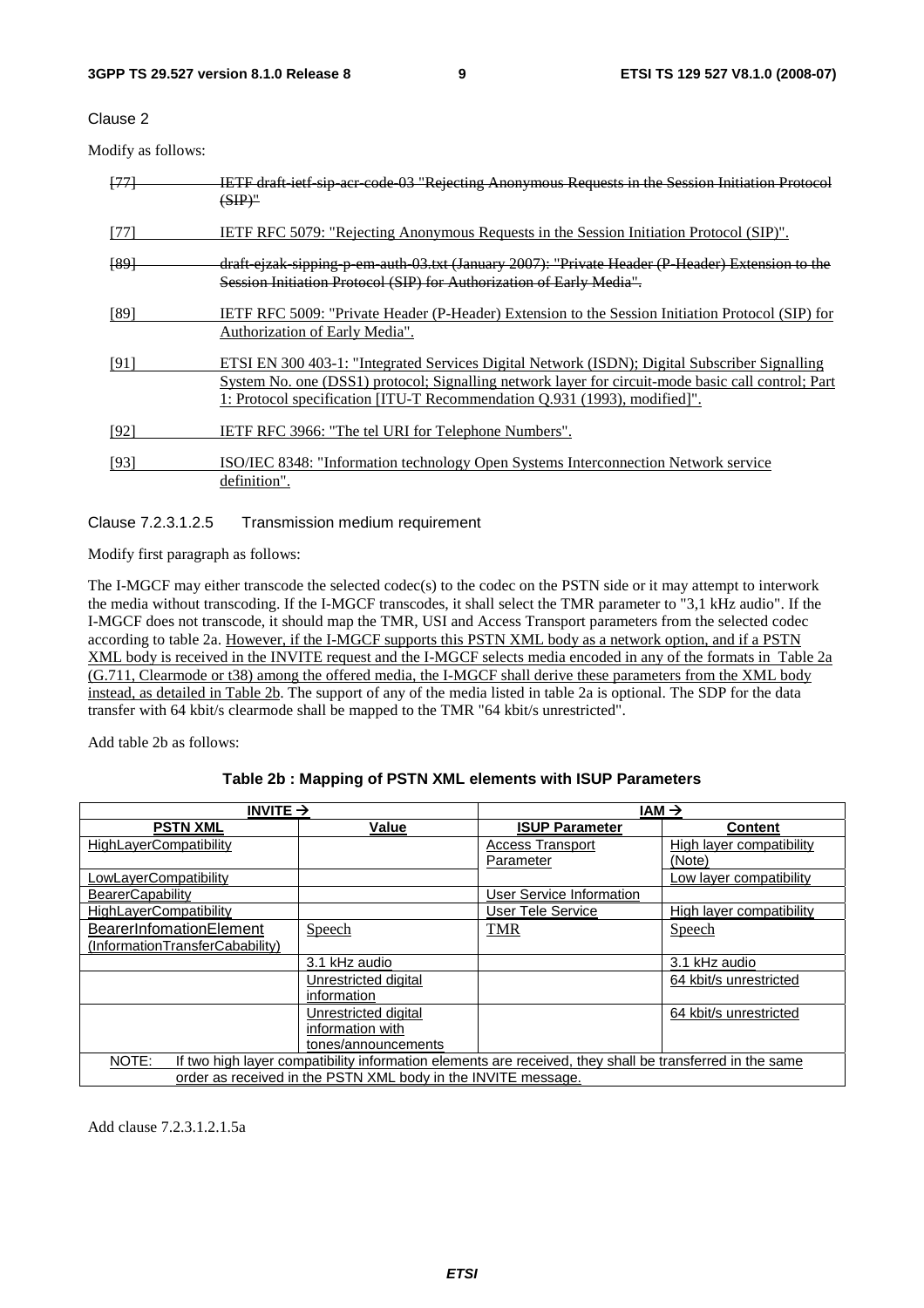#### 7.2.3.1.2.5a Transmission medium requirement prime and USI prime (optional)

The Fallback mechanism described in the present Clause shall only apply if a two PSTN XML Bearer Capability element appears within the INVITE Request and the MGCF supports the PSTN XML body as a network option.

When the INVITE request includes multiple audio codecs with codec appearing in Table 2a then the I-MGCF shall:

- If the first stated codec in the INVITE is a codec appearing in Table 2a and is the equivalent as stated within the second Bearer Capability in the XML Bearer Capability element then the I-MGCF shall map the XML Bearer Capability element into the TMR and USI prime and shall set the TMR to "64 kBit/s unrestricted preferred".
- If the second stated codec in the INVITE is a codec appearing in Table 2a and is the equivalent as stated within the first Bearer Capability in the XML Bearer Capability element then the I-MGCF shall map the XML Bearer Capability element into the TMR prime and USI and shall map the TMR prime from the PSTN XML BearerInfomationElement (InformationTransferCabability).
- If the compared codec stated within the INVITE is not equivalent as stated within XML Bearer Capability element then the XML Bearer Capability element shall be discarded

If the Fallback mechanism is not supported by the succeeding network the procedures as described within clause 7.2.3.1.2.5 shall apply

In cases where the fallback appears within the terminating entity and sends back a codec to which is fallen back then the I-MGCF shall only apply the cut-though to the chosen codec.

In cases where the fallback appears within the terminating entity and sends back a SDP Answer that is equivalent with the TMR prime codec (fallback codec) then the I-MGCF shall only apply the cut-though to the fallback codec.

In cases where preconditions are used the I-MGCF has to wait for the SDP answer where the preconditions are met and fallback codec is sent back.

Add clause 7.2.3.1.2.10

7.2.3.1.2.10 Access Transport Parameter and User Tele Service

When an INVITE was received containing a PSTN XML body as defined in ES 283 003 [3], an available "ProgressIndicator" element can be as a network option mapped into a Progress Indicator in the Access Transport Parameter of the sent IAM

#### **Table 7a0.1: Mapping of PSTN XML elements with ISUP Parameters**

| INVITE $\rightarrow$                                                                                                  | $IAM \rightarrow$                 |                                 |
|-----------------------------------------------------------------------------------------------------------------------|-----------------------------------|---------------------------------|
| <b>PSTN XML</b>                                                                                                       | <b>ISUP Parameter</b>             | <b>Content</b>                  |
| ProgressIndicator                                                                                                     | <b>Access Transport Parameter</b> | Progress indicator              |
| <b>HighLayerCompatibility</b>                                                                                         |                                   | High layer compatibility (Note) |
| LowLayerCompatibility                                                                                                 |                                   | Low layer compatibility         |
| BearerCapability                                                                                                      | <b>User Service Information</b>   |                                 |
| HighLayerCompatibility                                                                                                | User Tele Service                 | High layer compatibility (Note) |
| If two high layer compatibility information elements are received, they are transferred in the same order as<br>NOTE: |                                   |                                 |
| received in the INVITE message in the access transport parameter of the initial address message.                      |                                   |                                 |

Clause 7.2.3.1.4 Sending of 180 ringing

Modify as follows:

The I-MGCF shall send the SIP 180 Ringing when receiving any of the following messages:

- ACM with Called party's status indicator set to subscriber free.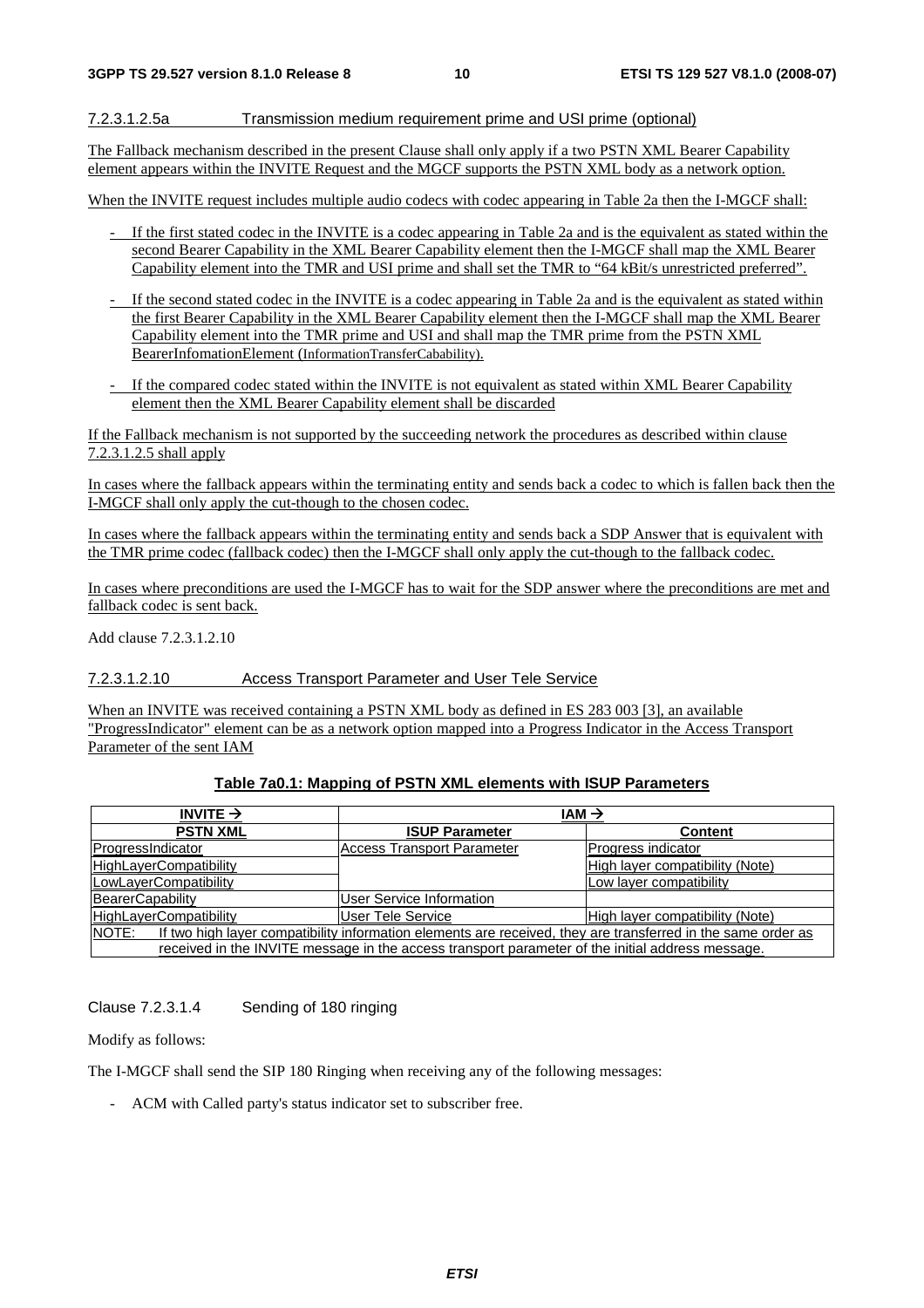



NOTE: Including the P-Early-Media Header is a network option for a speech call.

#### **Figure 6: The receipt of ACM**

- CPG with Event indicator set to alerting

### I-MGCF





### **Figure 7: Receipt of CPG (Alerting)**

For a speech call, if the I-MGCF supports the P-Early-Media header as a network option, and if the INVITE request includes the P-Early-Media header, the I-MGCF shall include in the SIP 180 ringing response a P-Early-Media header authorizing early media, except when:

- the I-MGCF has already sent a reliable provisional response including a P-Early-Media header, as defined in RFC5009 [89]; and
- the most recently sent P-Early-Media header authorized early media.
- NOTE: If the I-MGCF signals the P-Early-Media header authorizing early media, then the IMS can expect tones or announcements to the calling party to flow from the CS network via an MGW controlled by the I-MGCF. In particular, once the I-MGCF sends the 180 Ringing response, ringback is expected in media from the CS network.

Received PSTN XML elements shall be mapped as shown in table 7a0.2.

#### **Table 7a0.2: ISUP Parameters with Mapping of PSTN XML elements**

| ←18x                                                                                                                  | $\leftarrow$ CPG or ACM    |                                 |  |
|-----------------------------------------------------------------------------------------------------------------------|----------------------------|---------------------------------|--|
| <b>PSTN XML</b>                                                                                                       | <b>ISUP Parameter</b>      | <b>Content</b>                  |  |
| ProgressIndicator                                                                                                     | Access Transport Parameter | Progress indicator              |  |
| HighLayerCompatibility                                                                                                |                            | High layer compatibility (Note) |  |
| LowLayerCompatibility                                                                                                 |                            | Low layer compatibility         |  |
| NOTE:<br>If two high layer compatibility information elements are received, they are transferred in the same order as |                            |                                 |  |
| received in the INVITE message in the access transport parameter of the initial address message.                      |                            |                                 |  |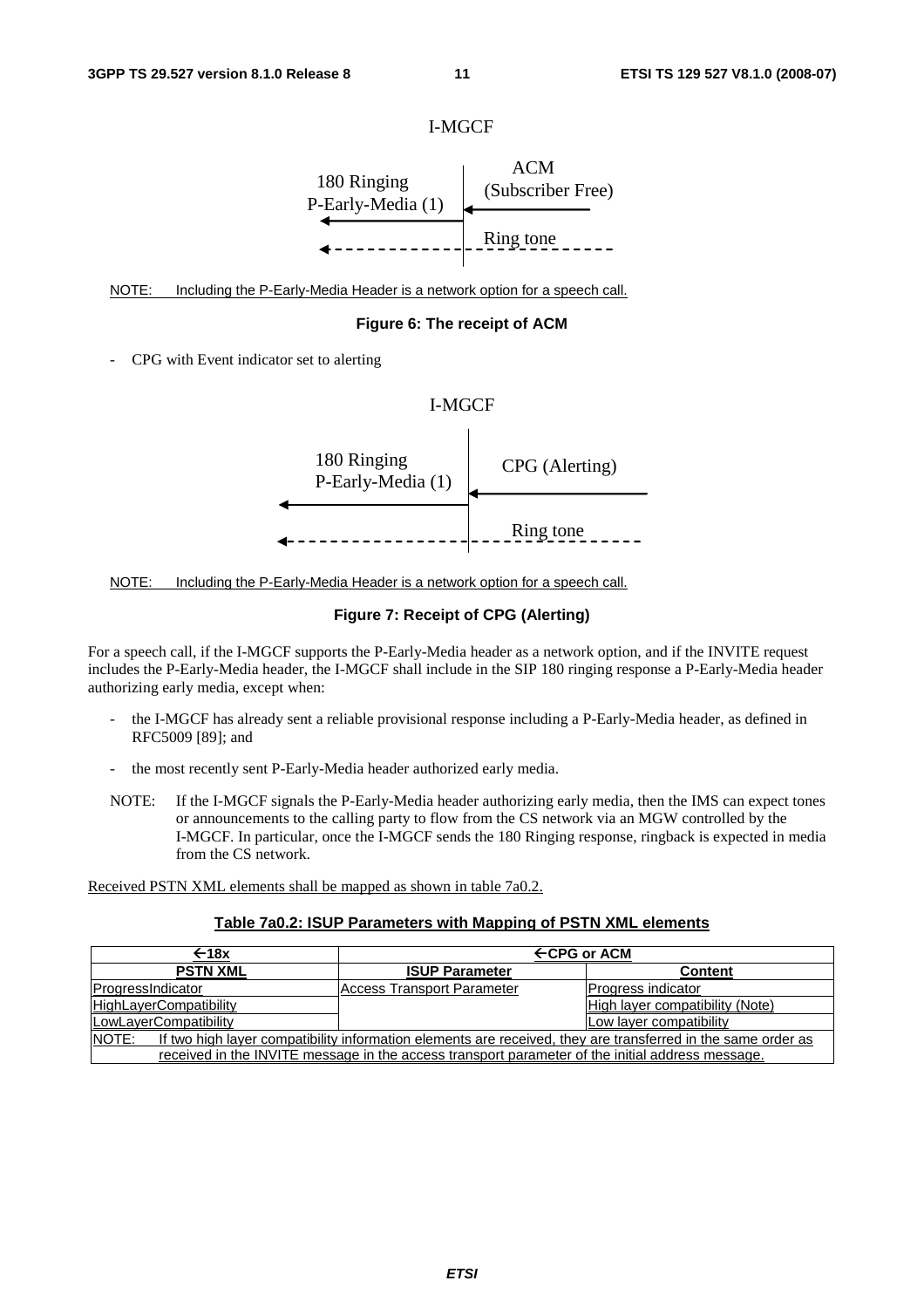| 180 Ringing                                                    | ←АСМ                                     |
|----------------------------------------------------------------|------------------------------------------|
| <b>PSTN XML body with Progress indicator X</b>                 | <b>Content</b>                           |
| No. 1                                                          | Backward call indicators parameter       |
| (Call is not end-to-end ISDN: further progress information may | ISDN User Part indicator                 |
| lbe available in-band\                                         | ISDN User Part not used all the way<br>0 |
| No. 2                                                          | Backward call indicators parameter       |
| (Destination address is non-ISDM)                              | <b>ISDN User Part indicator</b>          |
|                                                                | ISDN User Part used all the way          |
|                                                                | <b>ISDN</b> access indicator             |
|                                                                | Terminating access non-ISDN<br>0         |
| No. 4                                                          | Backward call indicators parameter       |
| I(Call is returned to ISDN)                                    | <b>ISDN User Part indicator</b>          |
|                                                                | ISDN User Part used all the way          |
|                                                                | <b>ISDN</b> access indicator             |
|                                                                | Terminating access ISDN                  |

#### **Table 7a0.3: Sending criteria of the XML with Progress indicator X**

#### **Progress indicator**

Progress indicator information elements possibly present in the access transport parameter of the Address Complete Message (ACM) are transferred into the PSTN XML body (as defined in ES 283 003 [3]) of the 180 Ringing sent to the calling user.

Clause 7.2.3.1.4A Sending of 183 Session Progress for early media scenarios

Modify as follows:

If SIP preconditions are used, the first 183 Session Progress will be sent after the reception of the INVITE request, before any ISUP message has been received from the CS network. The I-MGCF shall not include the P-Early-Media header in any SIP message before it receives an ISUP ACM.

On receipt of an ACM with the options described in table 7a2 the I-MGCF can be sent, as a network option, a 183 Session Progress response with following options:

#### **Table 7a2: Sending criteria of the XML with Progress indicator X**

| $\leftarrow$ 183 Session Progress                          | $\leftarrow$ ACM                       |
|------------------------------------------------------------|----------------------------------------|
| <b>PSTN XML body with Progress indicator X</b>             | <b>Content</b>                         |
| No. 1                                                      | Backward call indicators parameter     |
| (Call is not end-to-end ISDN: further progress information | <b>ISDN User Part indicator</b>        |
| may be available in-band)                                  | ISDN User Part not used all the way    |
| No. 2                                                      | Backward call indicators parameter     |
| (Destination address is non-ISDM)                          | <b>ISDN User Part indicator</b>        |
|                                                            | <b>ISDN User Part used all the way</b> |
|                                                            | ISDN access indicator                  |
|                                                            | Terminating access non-ISDN            |
| No. 4                                                      | Backward call indicators parameter     |
| (Call is returned to ISDN)                                 | <b>ISDN User Part indicator</b>        |
|                                                            | <b>ISDN User Part used all the way</b> |
|                                                            | ISDN access indicator                  |
|                                                            | Terminating access ISDN                |

#### **Progress indicator**

Progress indicator information elements possibly present in the access transport parameter of the Address Complete Message (ACM) are transferred into the PSTN XML body (as defined in ES 283 003 [3]) of the 183 Session Progress sent to the calling user.

For a speech call upon receipt of one of the following messages, if the I-MGCF supports the P-Early-Media header as a network option, and if the I-MGCF has received the P-Early-Media header in the INVITE request, and has not already sent a provisional response including a P-Early-Media header with parameters indicating authorization of early media, then the I-MGCF shall send the 183 Session Progress response with a P-Early-Media header authorizing early media: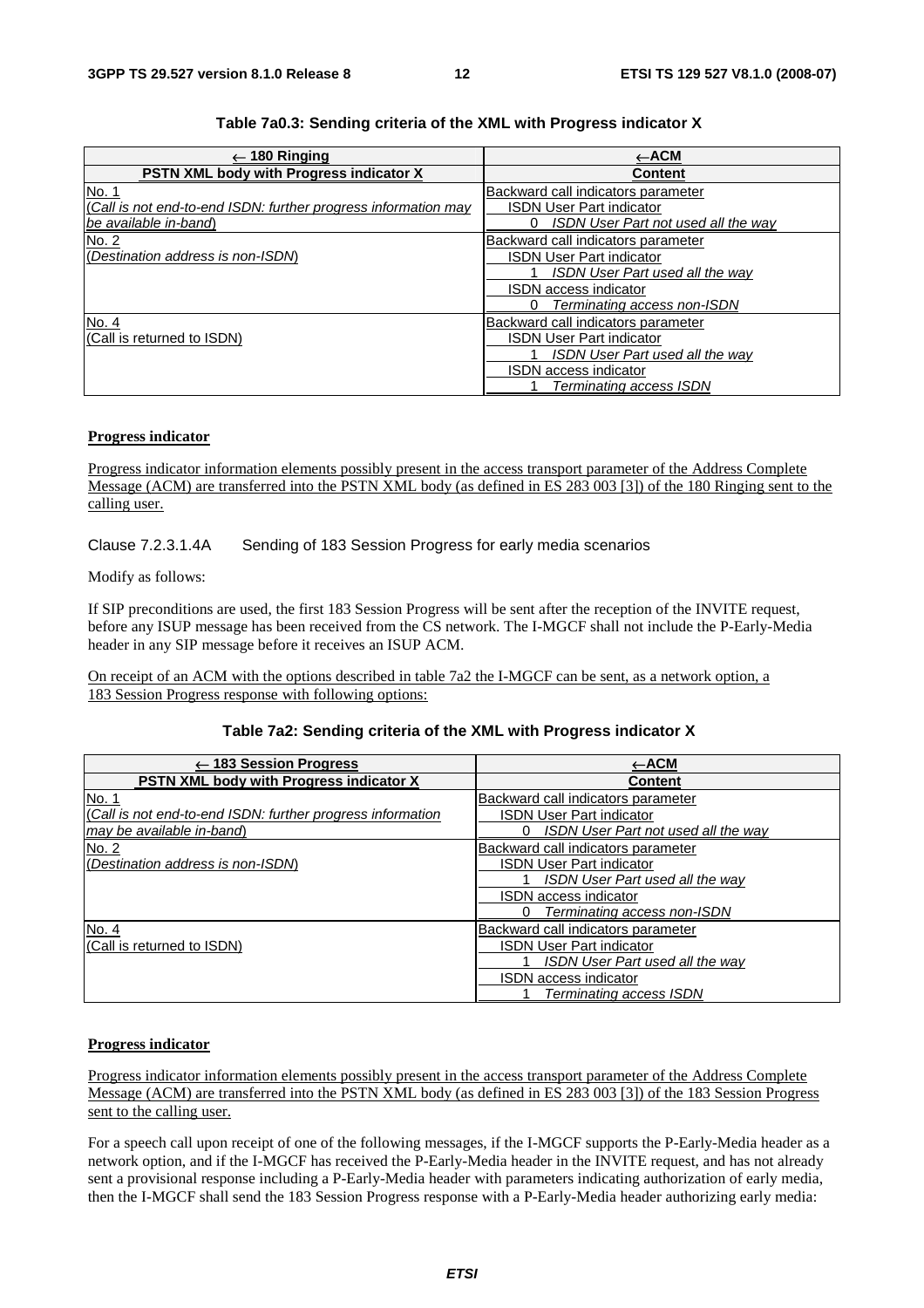- ACM with the value of the called party's status indicator "no indication" and one of the options described in table 7a1. Based on local configuration, the I-MGCF may also send a 183 Session Progress response with a P-Early-Media header authorizing early media if it receives an ACM with other parameters than described in table 7a1.

#### I-MGCF



#### **Figure 7c: Receipt of ACM "No indication"**

#### **Table 7a.1: ACM Parameters that trigger the 183 Session Progress response**

| ←183 Session Progress                                                                                          | $\leftarrow$ ACM                                                                                                                                                                                                      |
|----------------------------------------------------------------------------------------------------------------|-----------------------------------------------------------------------------------------------------------------------------------------------------------------------------------------------------------------------|
| 183 Session Progress response including a P-Early-Media<br>header authorizing early media, if not already sent | 1) Optional backward call indicators parameter<br>In-band information indicator<br>1 In-band info<br>(2) Backward call indicators parameter<br><b>ISDN User Part indicator</b><br>ISDN User Part not used all the way |

- NOTE: As a network option the I-MGCF can also map ACM into 183 in other cases than those described in table 7a1.
- CPG message, when:
	- 1. Event indicator is set to "in-band information or an appropriate pattern is now available"; or
	- 2. Event indicator is set to "Progress" and one of the options described in table 7b1.

#### I-MGCF



**Figure 7d: Receipt of CPG (in-band information available)** 

**Table 7b.1: CPG Parameters that trigger the 183 Session Progress response**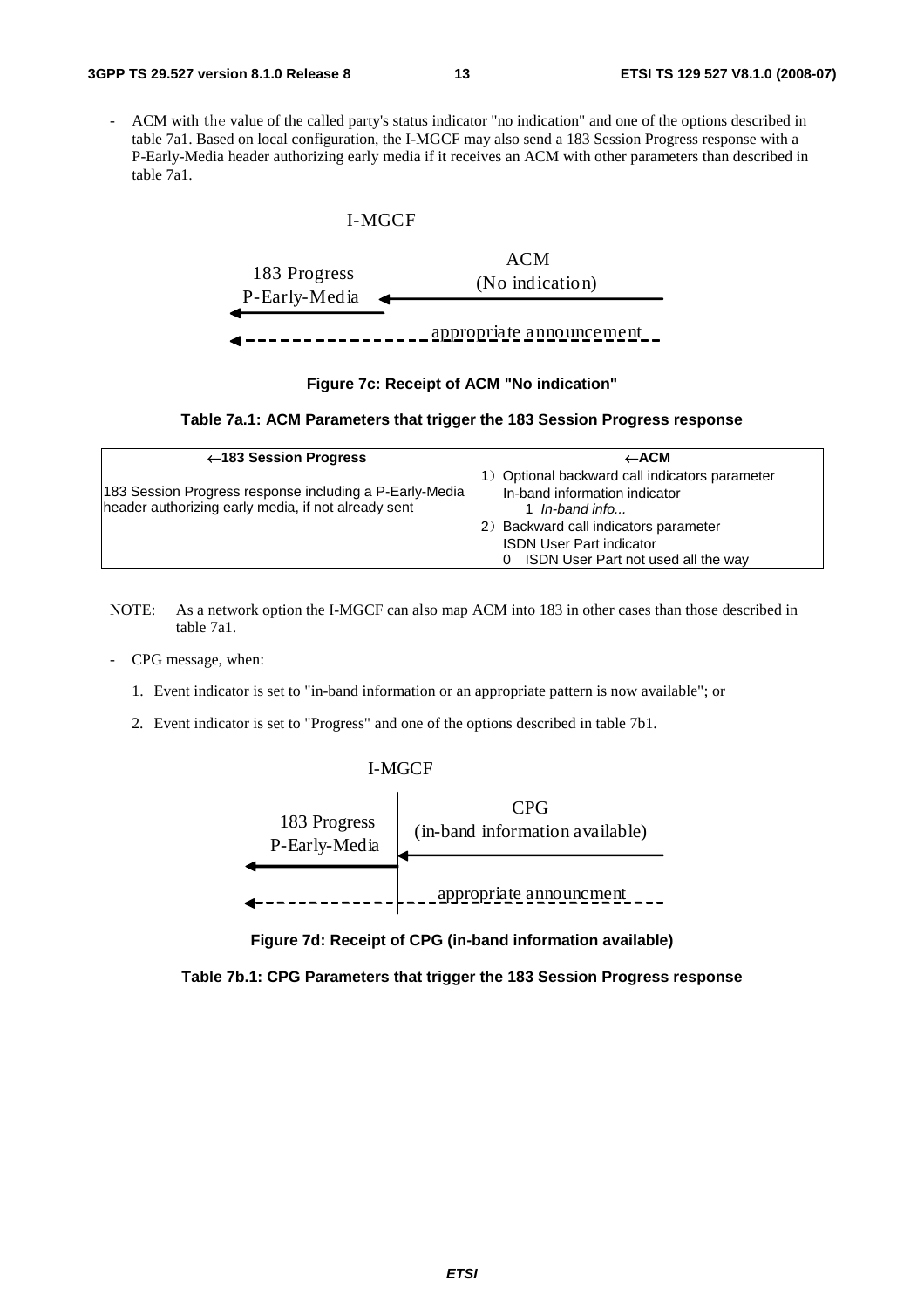#### ←**183 Session Progress** ←**CPG**

183 Session Progress response including a P-Early-Media header authorizing early media, if not already sent

Event indicator<br>000 0010 ( 000 0010 (*progress*)

- 1) Optional backward call indicators parameter In-band information indicator
	- *0 In-band info ...*
- 2) Backward call indicators parameter
	- ISDN User Part indicator 0 ISDN User Part not used all the way
- NOTE 1: The mapping of the contents in the CPG message is only relevant if the information received in the message is different compared to earlier received information, e.g. in the ACM message or a CPG message received prior to this message.
- NOTE 2: 183 Session Progress message including a P-Early-Media header authorizing early media may only be sent for a speech call.
- NOTE: As a network option the I-MGCF can also map CPG into 183 in other cases than those described in table 7a1.

Received PSTN XML elements shall be mapped as shown in table 7a0.2

On receipt of an CPG with the options described in table 7a3 the I-MGCF can be sent, as a network option, 183 Session Progress response with following options:

#### **Table 7a3 : Sending criteria of the XML with Progress indicator X**

| $\leftarrow$ 183 Session Progress                              | $\leftarrow$ CPG                         |
|----------------------------------------------------------------|------------------------------------------|
| <b>PSTN XML body with Progress indicator X</b>                 | <b>Content</b>                           |
| No. 1                                                          | Backward call indicators parameter       |
| (Call is not end-to-end ISDN: further progress information may | <b>ISDN User Part indicator</b>          |
| be available in-band)                                          | ISDN User Part not used all the way<br>0 |
| No. 2                                                          | Backward call indicators parameter       |
| (Destination address is non-ISDM)                              | <b>ISDN User Part indicator</b>          |
|                                                                | ISDN User Part used all the way          |
|                                                                | <b>ISDN</b> access indicator             |
|                                                                | Terminating access non-ISDN<br>0         |
| No. 4                                                          | Backward call indicators parameter       |
| (Call is returned to ISDN)                                     | <b>ISDN User Part indicator</b>          |
|                                                                | <b>ISDN User Part used all the way</b>   |
|                                                                | <b>ISDN</b> access indicator             |
|                                                                | Terminating access ISDN                  |

#### **Progress indicator**

Progress indicator information elements possibly present in the access transport parameter of the Call Progress Message (CPG) are transferred into the PSTN XML (as defined in ES 283 003 [3]) body of the 183 Session Progress to the calling user.

Clause 7.2.3.1.5 Sending of the 200 OK (INVITE)

Modify as follows:

The following cases are possible trigger conditions for sending the 200 OK (INVITE):

The reception of the ANM.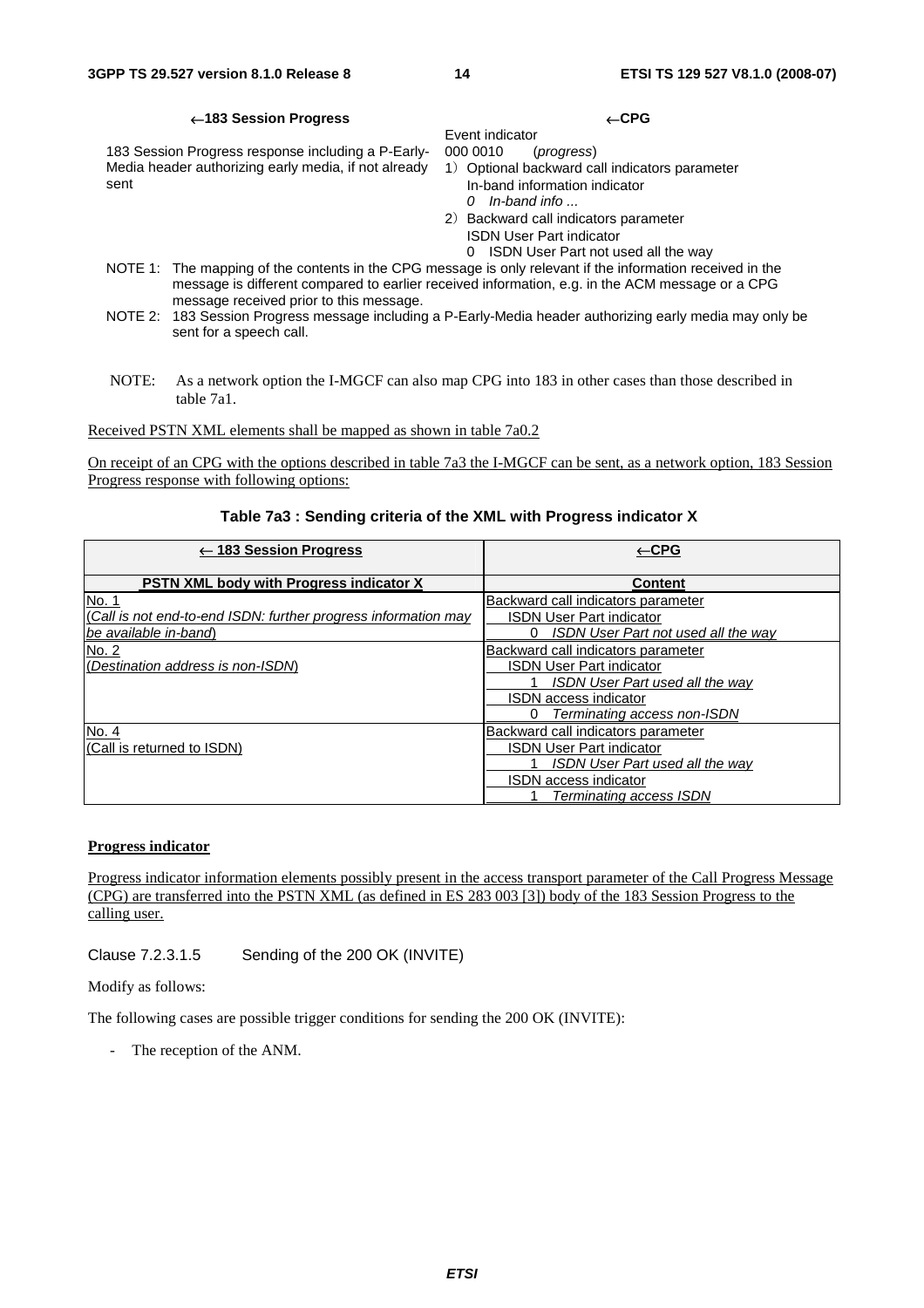



The reception of the CON message.





**Figure 9: Receipt of CON** 

Received PSTN XML elements shall be mapped as shown in table 7a0.2

Clause 7.2.3.1.6 Sending of the Release message (REL)

Modify as follows:

The following are possible triggers for sending the Release message:

- Receipt of the BYE method.



#### **Figure 10: Receipt of the Bye method**

Receipt of the CANCEL method.





**Figure 11: Receipt of Cancel method** 

Additional triggers are contained in table 10.

Received PSTN XML elements shall be mapped as shown in table 8b.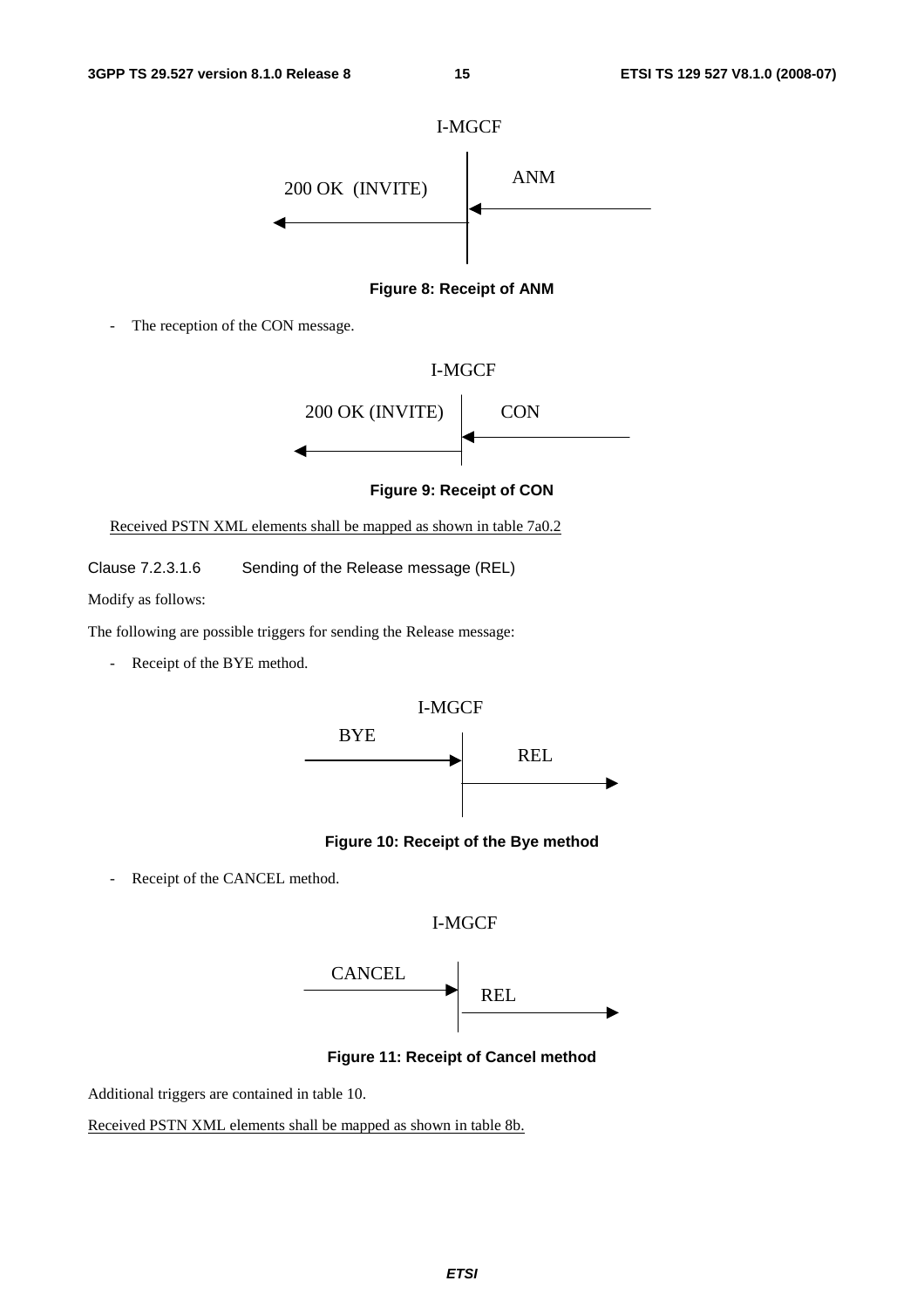#### Clause 7.2.3.1.7 Coding of the REL

Modify as follows:

If the Reason header field with Q.850 Cause Value is included in the BYE or CANCEL request, then the Cause Value shall be mapped to the ISUP Cause Value field in the ISUP REL . The mapping of the Cause Indicators parameter to the Reason header is shown in table 8a. Table 8 shows the coding of the Cause Value in the REL if it is not available from the Reason header field. In both cases, the Location Field shall be set to "*network beyond interworking point*".

#### **Table 8: Coding of REL**

| SIP Message $\rightarrow$ | REL $\rightarrow$                       |
|---------------------------|-----------------------------------------|
| Reauest                   | cause parameter                         |
| RYF                       | Cause value No. 16 (normal clearing)    |
| CANCEL                    | Cause value No. 31 (normal unspecified) |

#### **Table 8a: Mapping of SIP Reason header fields into Cause Indicators parameter**

| <b>Component of SIP</b><br>Reason header field                                    | <b>Component value</b>   | <b>BICC/ISUP Parameter field</b> | Value                                         |
|-----------------------------------------------------------------------------------|--------------------------|----------------------------------|-----------------------------------------------|
| Protocol                                                                          | "Q.850"                  | Cause Indicators parameter       |                                               |
| protocol-cause                                                                    | "cause = $XX"$<br>(note) | Cause Value                      | "XX" (note)                                   |
|                                                                                   |                          | Location                         | <u>"network beyond</u><br>interworking point" |
| <b>NOTE:</b><br>"XX" is the Cause Value as defined in ITU-T Recommendation Q.850. |                          |                                  |                                               |

Editor's Note: The mapping of reason headers towards the ISDN may be misused due to possible user creation of the reason header since there is no screening in IMS.

#### **Table 8b: Mapping of PSTN XML elements with ISUP Parameters**

| BYE or CANCLE $\rightarrow$                                                                                            | REL $\rightarrow$                                                                                |                                 |
|------------------------------------------------------------------------------------------------------------------------|--------------------------------------------------------------------------------------------------|---------------------------------|
| <b>PSTN XML</b>                                                                                                        | <b>ISUP Parameter</b>                                                                            | <b>Content</b>                  |
| ProgressIndicator                                                                                                      | Access Transport Parameter                                                                       | Progress indicator              |
| <b>HighLayerCompatibility</b>                                                                                          |                                                                                                  | High layer compatibility (Note) |
| LowLayerCompatibility                                                                                                  |                                                                                                  | Low layer compatibility         |
| <b>HighLayerCompatibility</b>                                                                                          | IUser Tele Service                                                                               | High layer compatibility (Note) |
| INOTE:<br>If two high layer compatibility information elements are received, they are transferred in the same order as |                                                                                                  |                                 |
|                                                                                                                        | received in the INVITE message in the access transport parameter of the initial address message. |                                 |

#### Clause 7.2.3.1.8 Receipt of the Release Message

Modify as follows:

If the REL message is received and a final response (i.e. 200 OK (INVITE)) has already been sent, the I-MGCF shall send a BYE message.

NOTE: According to SIP procedures, in the case that the REL message is received and a final response (e.g. 200 OK (INVITE)) has already been sent (but no ACK request has been received) on the incoming side of the I- MGCF then the I- MGCF does not send a 487 Request terminated response and instead waits until the ACK request is received before sending a BYE message.

If the REL message is received and the final response (i.e. 200 OK (INVITE)) has not already been sent, the I- MGCF shall send a Status-Code 4xx (Client Error) or 5xx (Server Error) response. The Status code to be sent is determined by examining the Cause code value received in the REL message. Table 9 specifies the mapping of the cause code values, as defined in ITU-T Recommendation Q.850 [38], to SIP response status codes. Cause code values not appearing in the table shall have the same mapping as the appropriate class defaults according to ITU-T Recommendation Q.850 [38].

#### **Table 9: Receipt of the Release message (REL)**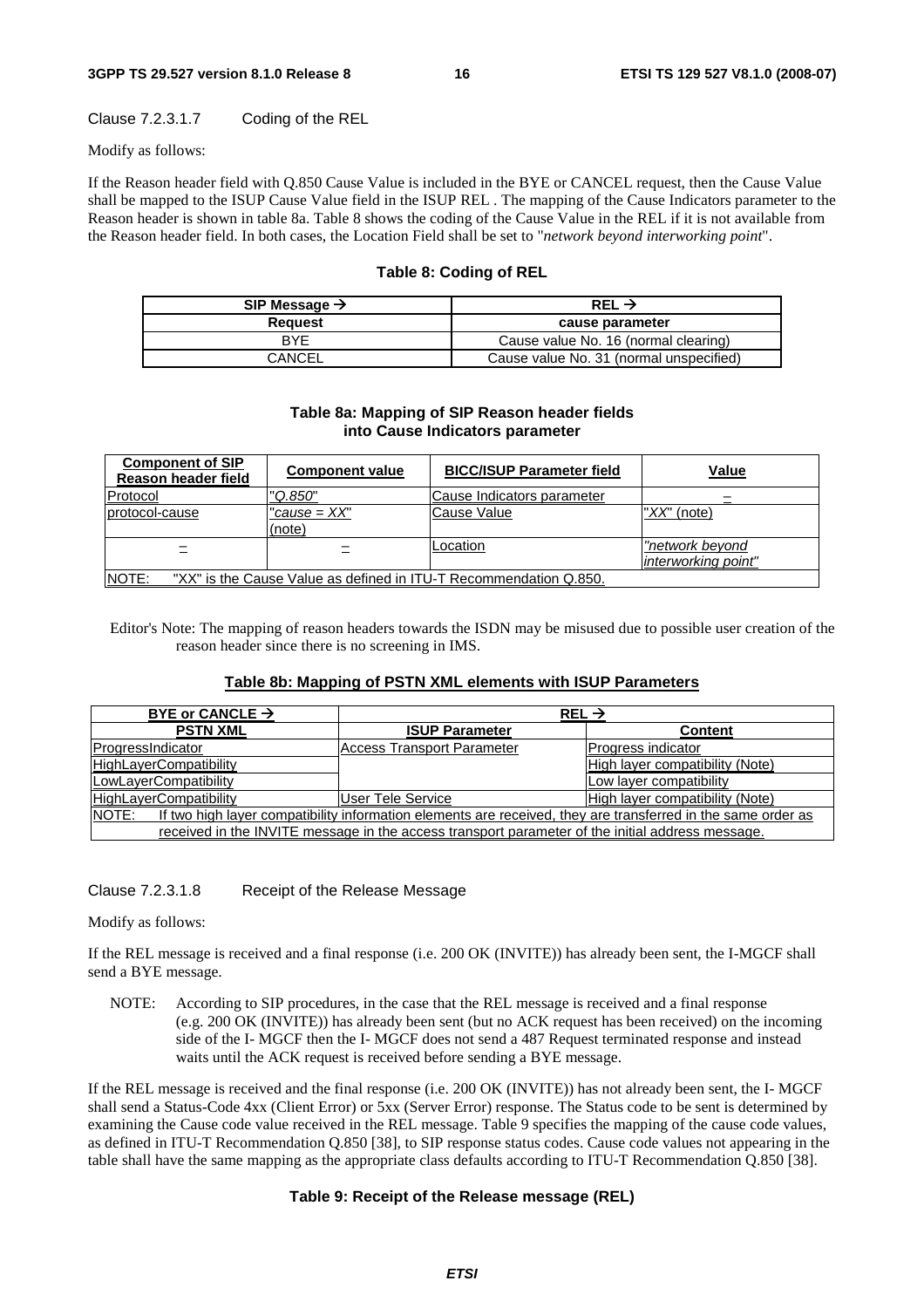| ←SIP Message                                                                                                                   | $\leftarrow$ REL                                                                                                            |  |
|--------------------------------------------------------------------------------------------------------------------------------|-----------------------------------------------------------------------------------------------------------------------------|--|
| <b>Status code</b>                                                                                                             | <b>Cause parameter</b>                                                                                                      |  |
| 404 Not Found                                                                                                                  | Cause value No. 1 (unallocated (unassigned) number)                                                                         |  |
| 500 Server Internal error                                                                                                      | Cause value No 2 (no route to network)                                                                                      |  |
| 500 Server Internal error                                                                                                      | Cause value No 3 (no route to destination)                                                                                  |  |
| 500 Server Internal error                                                                                                      | Cause value No. 4 (Send special information tone)                                                                           |  |
| 404 Not Found                                                                                                                  | Cause value No. 5 (Misdialled trunk prefix)                                                                                 |  |
| 486 Busy Here                                                                                                                  | Cause value No. 17 (user busy)                                                                                              |  |
| 480 Temporarily unavailable                                                                                                    | Cause value No 18 (no user responding)                                                                                      |  |
| 480 Temporarily unavailable                                                                                                    | Cause value No 19 (no answer from the user)                                                                                 |  |
| 480 Temporarily unavailable                                                                                                    | Cause value No. 20 (subscriber absent)                                                                                      |  |
| 480Temporarily unavailable                                                                                                     | Cause value No 21 (call rejected)                                                                                           |  |
| 410 Gone                                                                                                                       | Cause value No 22 (number changed)                                                                                          |  |
| 433 Anonymity<br>Disallowed.(NOTE 1)                                                                                           | Cause value No. 24 (call rejected due to ACR supplementary service)                                                         |  |
| 480 Temporarily unavailable                                                                                                    | Cause value No 25 (Exchange routing error)                                                                                  |  |
| 502 Bad Gateway                                                                                                                | Cause value No 27 (destination out of order)                                                                                |  |
| 484 Address Incomplete                                                                                                         | Cause value No. 28 invalid number format (address incomplete)                                                               |  |
| 500 Server Internal error                                                                                                      | Cause value No 29 (facility rejected)                                                                                       |  |
| 480 Temporarily unavailable                                                                                                    | Cause value No 31 (normal unspecified) (class default) (NOTE 2)                                                             |  |
| 486 Busy here if Diagnostics<br>indicator includes the (CCBS<br>indicator = CCBS possible)<br>else 480 Temporarily unavailable | Cause value in the Class 010 (resource unavailable, Cause value No 34)                                                      |  |
| 500 Server Internal error                                                                                                      | Cause value in the Class 010<br>(resource unavailable, Cause value No's. 38, 41, 42, 43, 44, & 47) (47 is class<br>default) |  |
| 500 Server Internal error                                                                                                      | Cause value No 50 (requested facility no subscribed)                                                                        |  |
| 500 Server Internal error                                                                                                      | Cause value No 57 (bearer capability not authorized)                                                                        |  |
| 500 Server Internal error                                                                                                      | Cause value No 58 (bearer capability not presently)                                                                         |  |
| 500 Server Internal error                                                                                                      | Cause value No 63 (service option not available, unspecified)<br>(class default)                                            |  |
| 500 Server Internal error                                                                                                      | Cause value in the Class 100 (service or option not implemented, Cause value<br>No's. 65, 70 & 79) 79 is class default      |  |
| 500 Server Internal error                                                                                                      | Cause value No 88 (incompatible destination)                                                                                |  |
| 404 Not Found                                                                                                                  | Cause value No 91 (invalid transit network selection)                                                                       |  |
| 500 Server Internal error                                                                                                      | Cause value No 95 (invalid message)<br>(class default)                                                                      |  |
| 500 Server Internal error                                                                                                      | Cause value No 97 (Message type non-existent or not implemented)                                                            |  |
| 500 Server Internal error                                                                                                      | Cause value No 99 (information element/parameter non-existent or not<br>implemented))                                       |  |
| 480 Temporarily unavailable                                                                                                    | Cause value No. 102 (recovery on timer expiry)                                                                              |  |
| 500 Server Internal error                                                                                                      | Cause value No 110 (Message with unrecognized Parameter, discarded)                                                         |  |
| 500 Server Internal error                                                                                                      | Cause value No. 111 (protocol error, unspecified)<br>(class default)                                                        |  |
| 480 Temporarily unavailable                                                                                                    | Cause value No. 127 (interworking unspecified)<br>(class default)                                                           |  |
| NOTE 1: Anonymity Disallowed, RFC5079 [77] refers<br>NOTE 2:<br>Class 1 and class 2 have the same default value.               |                                                                                                                             |  |

A Reason header field containing the received (Q.850) Cause Value of the REL shall be added to the SIP final response or BYE request sent as a result of this clause. The mapping of the Cause Indicators parameter to the Reason header is shown in table 9a.

Editor's Note: The usage of the Reason header in responses is FFS.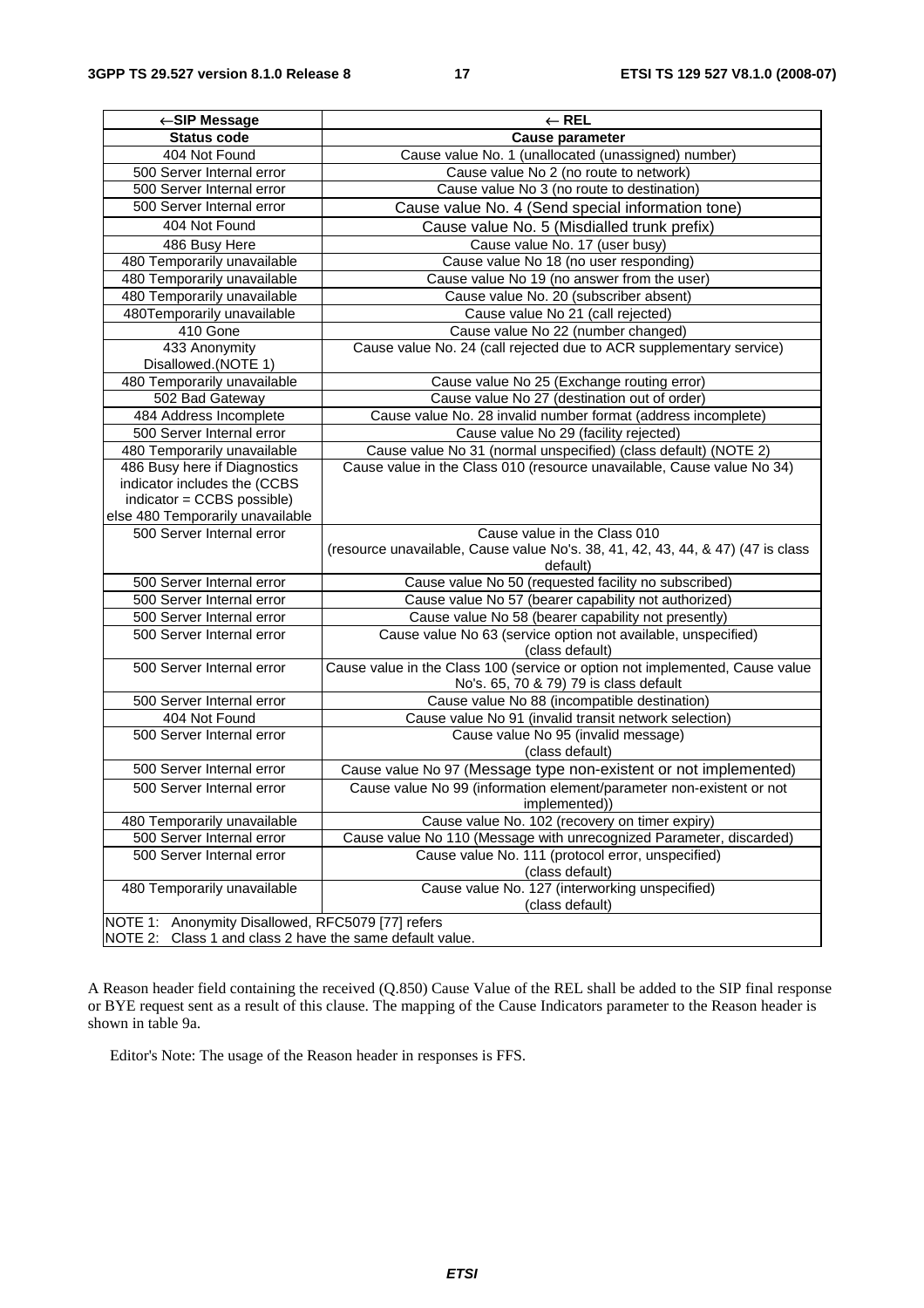| <b>Cause indicators</b><br>parameter field | Value of parameter<br>field                                        | <b>component of SIP Reason</b><br>header field | component value          |
|--------------------------------------------|--------------------------------------------------------------------|------------------------------------------------|--------------------------|
|                                            |                                                                    | protocol                                       | "Q.850"                  |
| Cause Value                                | "XX" (note)                                                        | protocol-cause                                 | $"cause = XX"$<br>(note) |
|                                            |                                                                    | reason-text                                    | <b>IFFS</b>              |
| NOTE:                                      | "XX" is the Cause Value as defined in ITU-T Recommendation. Q.850. |                                                |                          |

#### **Table 9a: Mapping of Cause Indicators parameter into SIP Reason header fields**

Editor's Note: Should be filled with the definition text as stated in ITU-T Rec. Q.850. Due to the fact that the Cause Indicators parameter does not include the definition text as defined in table 1/Q.850, this is based on provisioning in the I-MGCF.

#### **Table 9aa: ISUP Parameters with Mapping of PSTN XML elements**

| ←4xx.5xx.6xx                                                                                                                 | $\leftarrow$ REL                  |                                 |
|------------------------------------------------------------------------------------------------------------------------------|-----------------------------------|---------------------------------|
| <b>PSTN XML</b>                                                                                                              | <b>ISUP Parameter</b>             | <b>Content</b>                  |
| ProgressIndicator                                                                                                            | <b>Access Transport Parameter</b> | <b>Progress indicator</b>       |
| <b>HighLayerCompatibility</b>                                                                                                |                                   | High layer compatibility (Note) |
| LowLayerCompatibility                                                                                                        |                                   | Low layer compatibility         |
| <b>NOTE:</b><br>If two high layer compatibility information elements are received, they are transferred in the same order as |                                   |                                 |
| received in the INVITE message in the access transport parameter of the initial address message.                             |                                   |                                 |

Add clause 7.2.3.2.1.5

7.2.3.2.1.5 Fallback (optional)

When the IAM includes a TMR and a TMR prime parameter and a USI and USI Prime parameter then the O-MGCF shall:

- Map the USI Prime into the second Bearer Capability stated in the XML Bearer Capability element and
- For the TMR and USI Prime the mapping shall apply according to the procedures described within clause 7.2.3.2.2.2 for the first offered codec.
- Map the USI into the first Bearer Capability stated in the XML Bearer Capability element and
- For the TMR prime and USI the mapping shall apply according to the procedures described within clause 7.2.3.2.2.2 for the second offered codec.

NOTE: If the Fallback mechanism is not supported the ISUP Fallback procedures apply.

In cases where the fallback appears within the terminating entity and sends back a SDP Answer that is equivalent with the TMR prime codec (fallback codec) then the O-MGCF shall only apply the cut-though to the fallback codec.

In cases where preconditions are used the O-MGCF has to wait for the SDP answer where the preconditions are met and fallback codec is sent back.

#### Clause 7.2.3.2.2.2 SDP Media Description

#### Modify as follows:

The SDP media description will contain precondition information as per RFC 3312 [37]. Depending on the coding of the continuity indicators different precondition information (RFC 3312 [37]) is included. If the continuity indicator indicates "continuity performed on a previous circuit" or "continuity required on this circuit", and the INVITE is sent before receiving a COT, then the O-MGCF shall indicate that the preconditions are not met. Otherwise the MGCF shall indicate whether the preconditions are met, dependent on the possibly applied resource reservation within the IMS.

If the O-MGCF determines that a speech call is incoming, the O-MGCF shall include the AMR codec transported according to RFC 3267 [23] with the options listed in clause 5.1.1 of 3GPP TS 26.236 [32] in the SDP offer, unless the Note below applies. Within the SDP offer, the O-MGCF should also provide SDP RR and RS bandwidth modifiers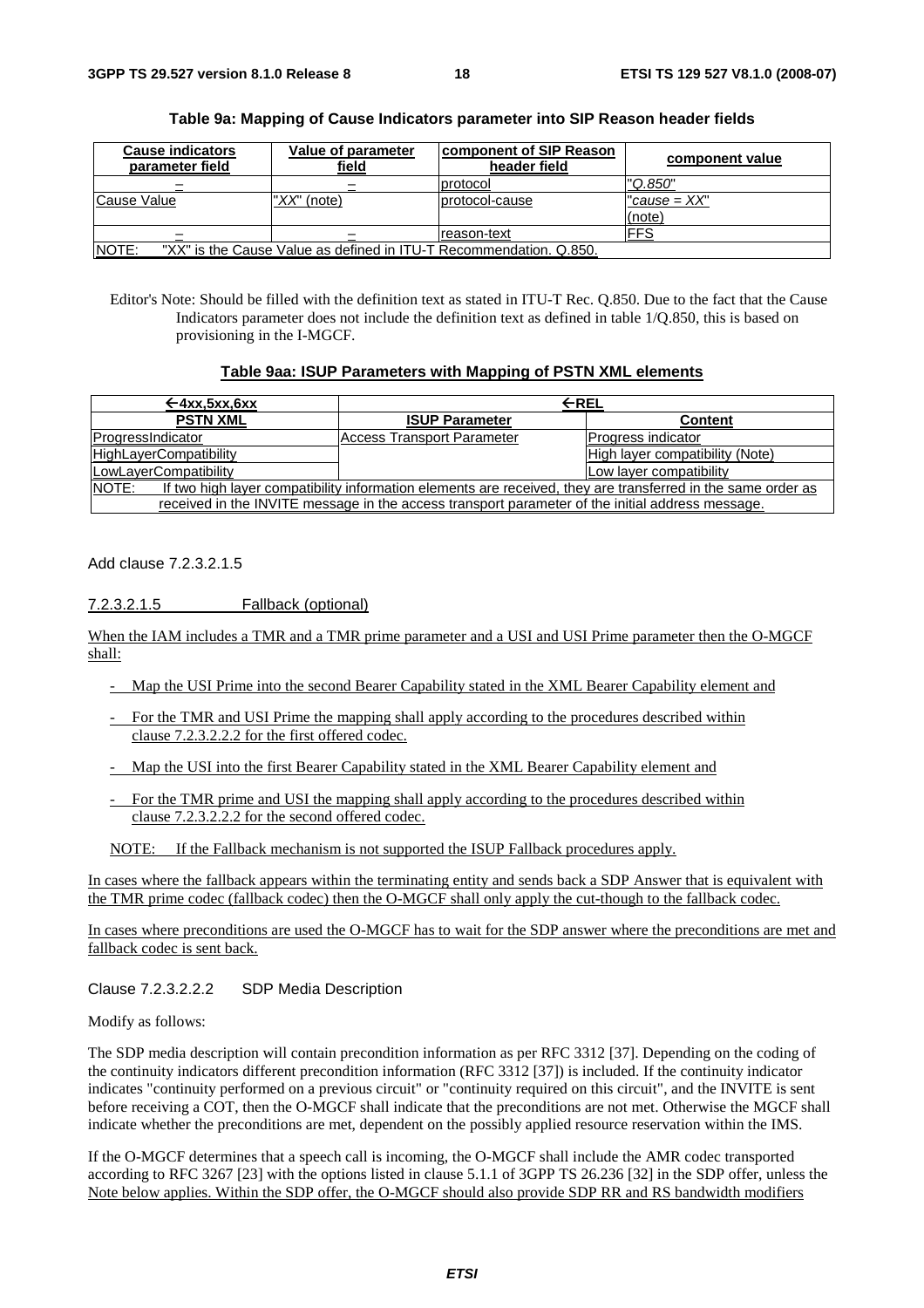specified in RFC 3556 [59] to disable RTCP, as detailed in clause 7.4 of 3GPP TS 26.236 [32]. The O-MGCF may include other codecs according to operator policy.

NOTE: If the O-MGCF is deployed in an IMS network that by local configuration serves no user equipment that implements the AMR codec, then the AMR codec may be excluded from the SDP offer.

To avoid transcoding or to support non-speech services, the O-MGCF may add media derived from the incoming ISUP information according to table 10b. The support of the media listed in table 10b is optional.

If the XML BearerCapability element is supported the mapping of the ISUP USI Parameter shall be mapped to the XML BeareCapability element as shown in table 17b.

Add clause 7.2.3.2.2.7

#### 7.2.3.2.2.7 PSTN XML elements

#### **Table 17b: Mapping of ISUP Parameters with PSTN XML elements**

| IAM $\rightarrow$                                                                                             |                                                                                                                      | INVITE $\rightarrow$          |
|---------------------------------------------------------------------------------------------------------------|----------------------------------------------------------------------------------------------------------------------|-------------------------------|
| <b>ISUP Parameter</b>                                                                                         | Content                                                                                                              | <b>PSTN XML</b>               |
| <b>Access Transport Parameter</b>                                                                             | Progress indicator                                                                                                   | ProgressIndicator             |
|                                                                                                               | High layer compatibility (Note 1)                                                                                    | <b>HighLayerCompatibility</b> |
|                                                                                                               | Low layer compatibility                                                                                              | LowLayerCompatibility         |
| <b>User Service Information</b>                                                                               |                                                                                                                      | <b>Bearer Capability</b>      |
| User Tele Service                                                                                             | High layer compatibility (Note)                                                                                      | <b>HighLayerCompatibility</b> |
|                                                                                                               | NOTE 1: If two high layer compatibility information elements are received, they are transferred in the same order as |                               |
| received in the INVITE message in the access transport parameter of the initial address message.              |                                                                                                                      |                               |
| In the normal case, the High layer compatibility information in the ATP is equal to the High layer<br>NOTE 2: |                                                                                                                      |                               |
| compatibility in the User Tele Service parameter. It is network dependent which information is mapped into    |                                                                                                                      |                               |
| the XML instance in the INVITE. In the XML instance, no two identical High layer compatibility information    |                                                                                                                      |                               |
| are present.                                                                                                  |                                                                                                                      |                               |

Add clause 7.2.3.2.2.8

#### 7.2.3.2.2.8 Progress indicator

#### **Table 17A: Coding of the progress indicator**

| $IAM\rightarrow$                         |                                    |                         | INVITE $\rightarrow$        |
|------------------------------------------|------------------------------------|-------------------------|-----------------------------|
| Forward call indicators parameter        |                                    | <b>Access transport</b> | <b>PSTN XML body with</b>   |
| <b>ISDN User Part indicator</b>          | <b>ISDN</b> access indicator       | parameter               | <b>Progress indicator X</b> |
|                                          |                                    |                         |                             |
| (ISDN User Part<br>not used all the way) | Value non-significant              | Value non-significant   | no mapping                  |
| (ISDN User Part<br>used all the way)     | (originating access<br>non-ISDN    | Value non-significant   | <u>No. 3</u>                |
| (ISDN User Part<br>used all the way)     | (originating access<br><b>ISDM</b> | p.i. No. x              | No. x                       |

Add clause 7.2.3.2.5.3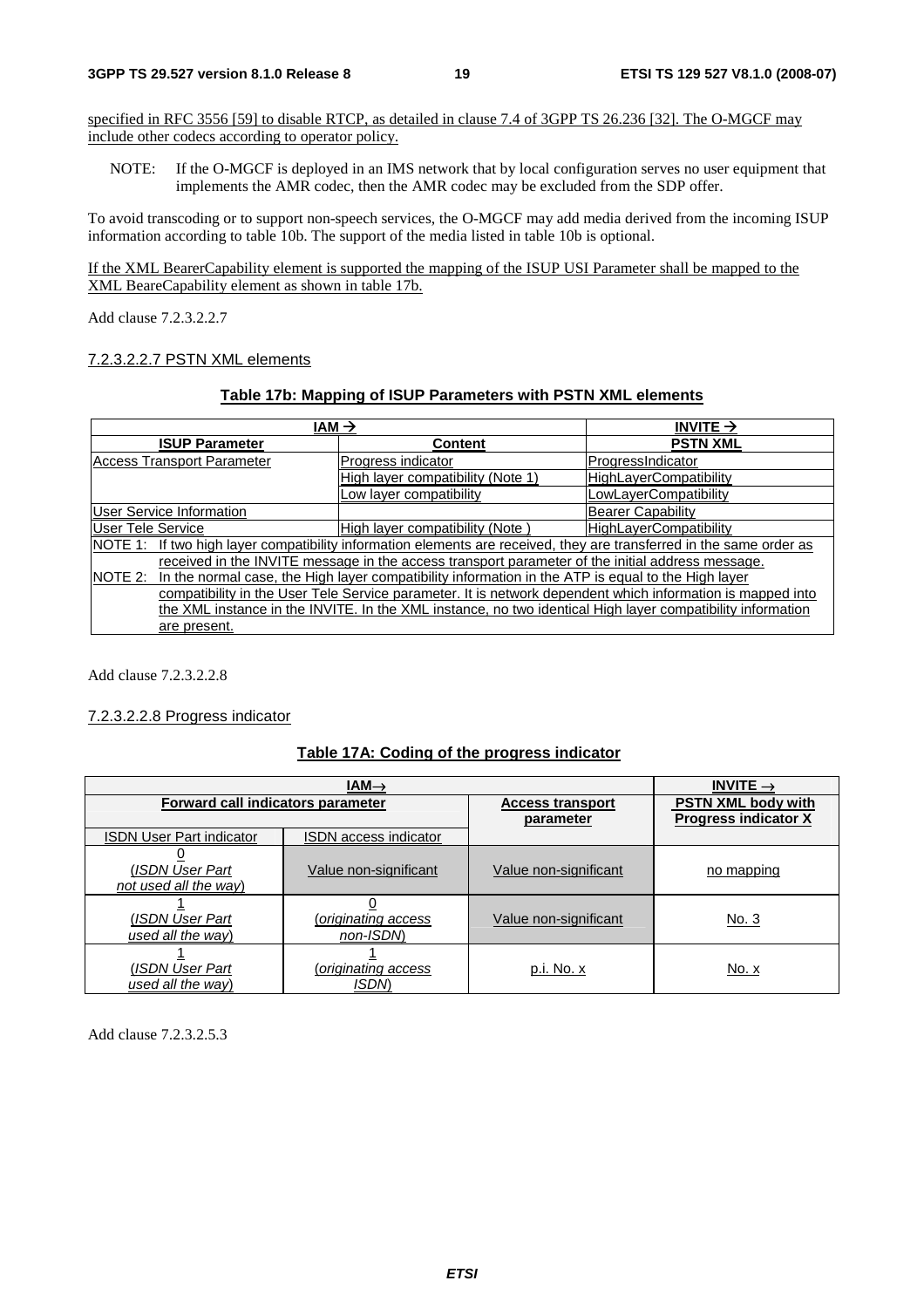#### 7.2.3.2.5.3 Access Transport Parameter

#### **Table 17c: Mapping of PSTN XML elements with ISUP Parameters**

| $\leftarrow$ ACM                                                                                                             |                                 | $\leftarrow$ 180              |
|------------------------------------------------------------------------------------------------------------------------------|---------------------------------|-------------------------------|
| <b>ISUP Parameter</b>                                                                                                        | Content                         | <b>IPSTN XML</b>              |
| Access Transport Parameter                                                                                                   | Progress indicator              | ProgressIndicator             |
|                                                                                                                              | High layer compatibility (Note) | <b>HighLayerCompatibility</b> |
|                                                                                                                              | Low layer compatibility         | LowLayerCompatibility         |
| User Tele Service                                                                                                            | High layer compatibility (Note) | <b>HighLayerCompatibility</b> |
| <b>NOTE:</b><br>If two high layer compatibility information elements are received, they are transferred in the same order as |                                 |                               |
| received in the INVITE message in the access transport parameter of the initial address message.                             |                                 |                               |

Add clause 7.2.3.2.5.4

#### 7.2.3.2.5.4 Progress indicator

#### **Table7.2.3.2.5.4-1: Handling of the progress indicator**

| -ACM                       | —183                                              |
|----------------------------|---------------------------------------------------|
| Access transport parameter | <b>PSTN XML body with Progress</b><br>indicator X |
| p.i. No. x                 | p.i. No.                                          |

### **Table 7.2.3.2.5.4-2: Handling of the progress indicator**

| ⊢АСМ                       | ⊶180                                              |
|----------------------------|---------------------------------------------------|
| Access transport parameter | <b>PSTN XML body with Progress</b><br>indicator X |
| p.i. No. x                 | p.i. No. x                                        |

Add clause 7.2.3.2.6.1

#### 7.2.3.2.6.1 Handling of the progress indicator

#### **Table 7.2.3.2.5.6-1: Handling of the progress indicator**

| $-CPG$                     | —183                                              |
|----------------------------|---------------------------------------------------|
| Access transport parameter | <b>PSTN XML body with Progress</b><br>indicator X |
| p.i. No. x                 | p.i. No. x                                        |

#### **Table 7.2.3.2.5.6-1: Handling of the progress indicator**

|                            | –180                                                     |
|----------------------------|----------------------------------------------------------|
| Access transport parameter | <b>PSTN XML body with Progress</b><br>indicator <b>X</b> |
| No.                        | p.i. No.                                                 |

Add clause 7.2.3.2.7.2

7.2.3.2.7.2 Access Transport Parameter

Received PSTN XML elements shall be mapped as shown in table 17c.

Add clause 7.2.3.2.9.2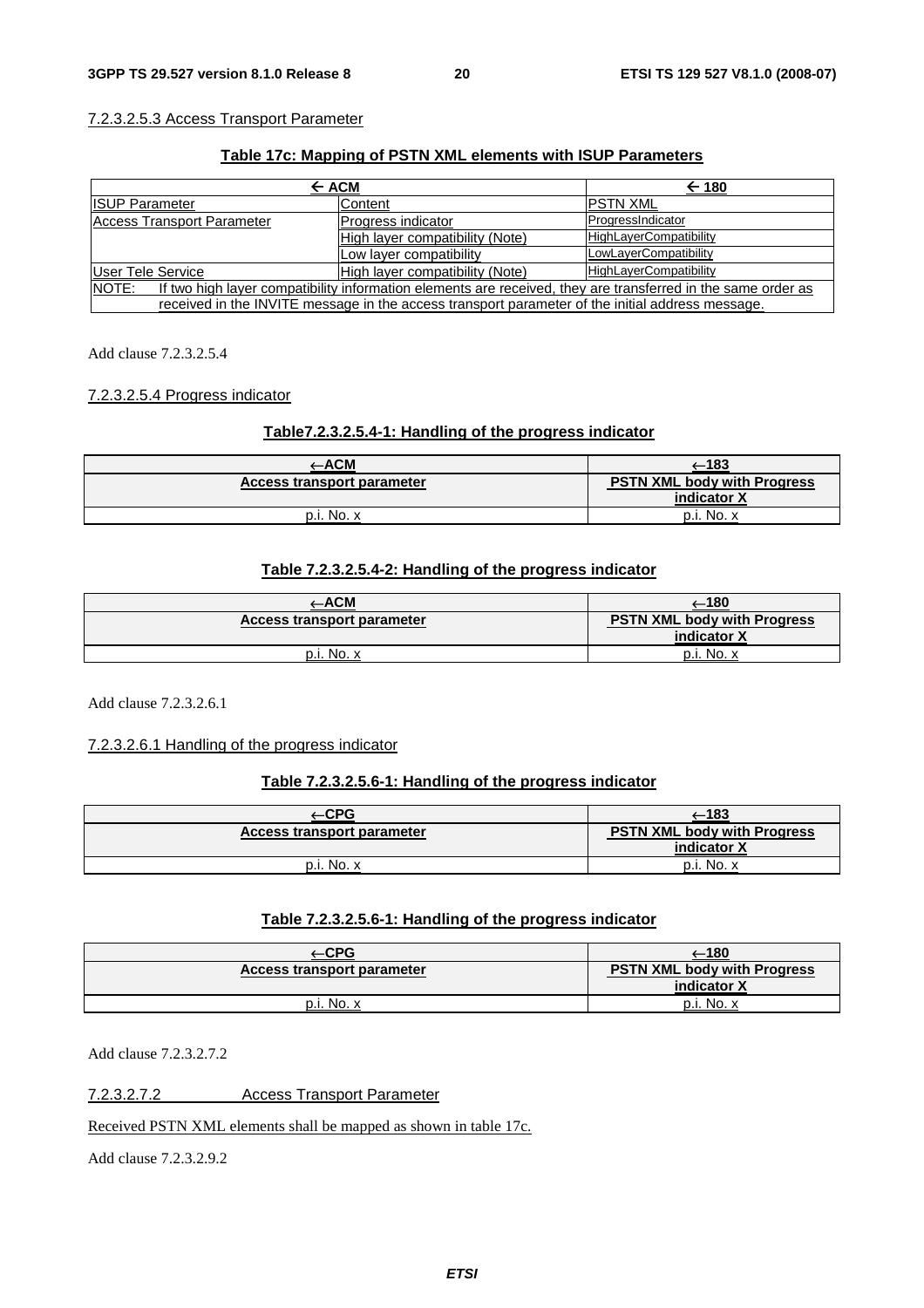7.2.3.2.9.2 Access Transport Parameter

Received PSTN XML elements shall be mapped as shown in table 17c.

Add clause 7.2.3.2.11.2

7.2.3.2.11.2 Access Transport Parameter

Received PSTN XML elements shall be mapped as shown in table 17c.

Clause 7.2.3.2.12 Receipt of Status Codes 4xx, 5xx or 6xx

Modify as follows

### O-MGCF



#### **Figure 21: Receipt of Status codes 4xx, 5xx or 6xx**

If a Reason header is included in a 4XX, 5XX, 6XX response, then the Cause Value of the Reason header shall be mapped to the ISUP Cause Value field in the ISUP REL message. The mapping of the Reason header to the Cause Indicators parameter is shown in table 8a (see clause 7.2.3.1.7). Otherwise coding of the Cause parameter value in the REL message is derived from the SIP Status code received according to table 18. The Cause Parameter Values are defined in ITU-T Recommendation Q.850 [38].

Editor's Note: The usage of the Reason header in responses is FFS.

In all cases where SIP itself specify additional SIP side behaviour related to the receipt of a particular INVITE response these procedures should be followed in preference to the immediate sending of a REL message to BICC/ISUP.

If there are no SIP side procedures associated with this response, the REL shall be sent immediately.

- NOTE 1: If an optional Reason header is included in a 4XX, 5XX, 6XX, then the Cause Value of the Reason header can be mapped to the ISUP Cause Value field in the ISUP REL message. The mapping of the optional Reason header to the Cause Indicators parameter is out of the scope of the present specification.
- NOTE 2: Depending upon the SIP side procedures applied at the O-MGCF it is possible that receipt of certain 4xx/5xx/6xx responses to an INVITE may in some cases not result in any REL message being sent to the BICC/ISUP network. For example, if a 401 Unauthorized response is received and the O-MGCF successfully initiates a new INVITE containing the correct credentials, the call will proceed.

#### **Table 18: 4xx/5xx/6xx Received on SIP side of O-MGCF**

| ←REL (cause code)                 | ←4xx/5xx/6xx SIP Message          |
|-----------------------------------|-----------------------------------|
| 127 (interworking unspecified)    | 400 Bad Request                   |
| 127 (interworking unspecified)    | 401 Unauthorized                  |
| 127 (interworking unspecified)    | 402 Payment Required              |
| 127 (interworking unspecified)    | 403 Forbidden                     |
| 1 (Unallocated number)            | 404 Not Found                     |
| 127 (interworking unspecified)    | 405 Method Not Allowed            |
| 127 (interworking unspecified)    | 406 Not Acceptable                |
| 127 (interworking unspecified)    | 407 Proxy authentication required |
| 127 (interworking unspecified)    | 408 Request Timeout               |
| 22 (Number changed)               | 410 Gone                          |
| (interworking unspecified)<br>127 | 413 Request Entity too long       |
| (interworking unspecified)<br>127 | 414 Request-URI too long          |
| 127 (interworking unspecified)    | 415 Unsupported Media type        |
| (interworking unspecified)<br>127 | 416 Unsupported URI scheme        |
| 127 (interworking unspecified)    | 420 Bad Extension                 |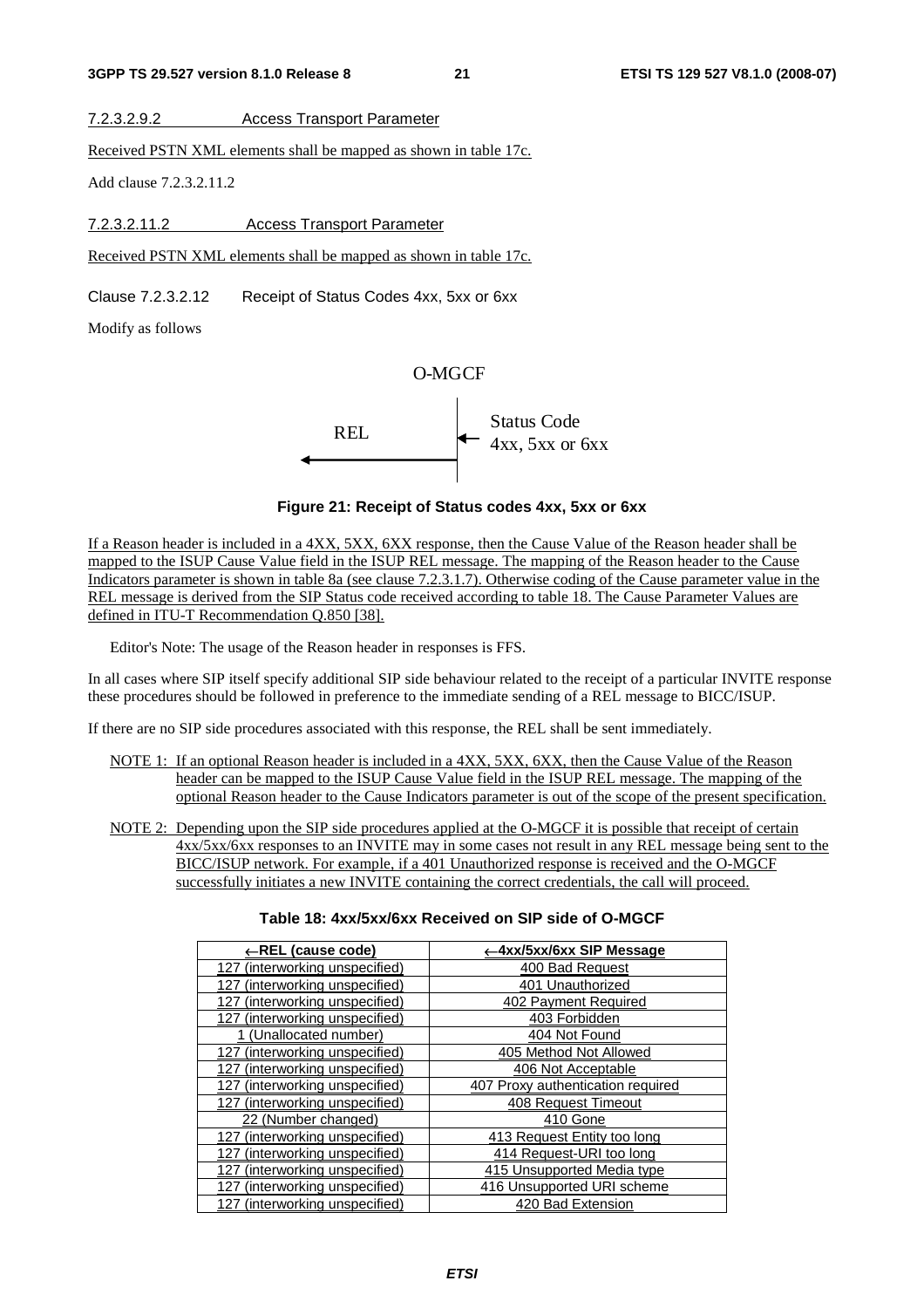| ←REL (cause code)                                  | ← 4xx/5xx/6xx SIP Message                                                        |
|----------------------------------------------------|----------------------------------------------------------------------------------|
| 127 (interworking unspecified)                     | 421 Extension required                                                           |
| 127 (interworking unspecified)                     | 423 Interval too brief                                                           |
| 24 (call rejected due to ACR                       | 433 Anonymity Disallowed (note 1)                                                |
| supplementary service)                             |                                                                                  |
| 20 Subscriber absent                               | 480 Temporarily Unavailable                                                      |
| 127 (interworking unspecified)                     | 481 Call/Transaction does not exist                                              |
| 127 (interworking unspecified)                     | 482 Loop detected                                                                |
| 127 (interworking unspecified)                     | 483 Too many hops                                                                |
| 28 (Invalid Number format)                         | 484 Address Incomplete                                                           |
| 127 (interworking unspecified)                     | 485 Ambiguous                                                                    |
| 17 (User busy)                                     | 486 Busy Here                                                                    |
| 127 (Interworking unspecified) or                  | 487 Request terminated                                                           |
| not interworked. (NOTE 2)                          |                                                                                  |
| 127 (interworking unspecified)                     | 488 Not acceptable here                                                          |
| 127 (interworking unspecified)                     | 493 Undecipherable                                                               |
| 127 (interworking unspecified)                     | 500 Server Internal error                                                        |
| 127 (interworking unspecified)                     | 501 Not implemented                                                              |
| 127 (interworking unspecified)                     | 502 Bad Gateway                                                                  |
| 127 (interworking unspecified)                     | 503 Service Unavailable                                                          |
| 127 (interworking unspecified)                     | 504 Server timeout                                                               |
| 127 (interworking unspecified)                     | 505 Version not supported                                                        |
| 127 (interworking unspecified)                     | 513 Message too large                                                            |
| 127 (interworking unspecified)                     | 580 Precondition failure                                                         |
| 17 (User busy)                                     | 600 Busy Everywhere                                                              |
| 21 (Call rejected)                                 | 603 Decline                                                                      |
| 1 (unallocated number)                             | 604 Does not exist anywhere                                                      |
| 127 (interworking unspecified)                     | 606 Not acceptable                                                               |
| NOTE 1: Anonymity Disallowed, RFC5079 [77] refers. |                                                                                  |
| NOTE 2:                                            | No interworking if the O-MGCF previously issued a CANCEL request for             |
| the INVITE.                                        |                                                                                  |
|                                                    | NOTE 3: The 4xx/5xx/6xx SIP responses that are not covered in this table are not |
| interworked.                                       |                                                                                  |

Received PSTN XML elements shall be mapped as shown in table 17c.

Clause 7.2.3 2.13 Receipt of a BYE

Modify as follows



#### **Figure 22: Receipt of BYE method**

If a Reason header field with Q.850 Cause Value is included in the BYE request, then the Cause Value shall be mapped to the ISUP Cause Value field in the ISUP REL. The mapping of the Reason header to the Cause Indicators parameter is shown in table 8a (see clause 7.2.3.1.7).On receipt of a BYE request, the O-MGCF sends a REL message with Cause Code value 16 (Normal Call Clearing).

Received PSTN XML elements shall be mapped as shown in table 17c.

Clause 7.2.3.2.14 Receipt of the Release Message

Modify as follows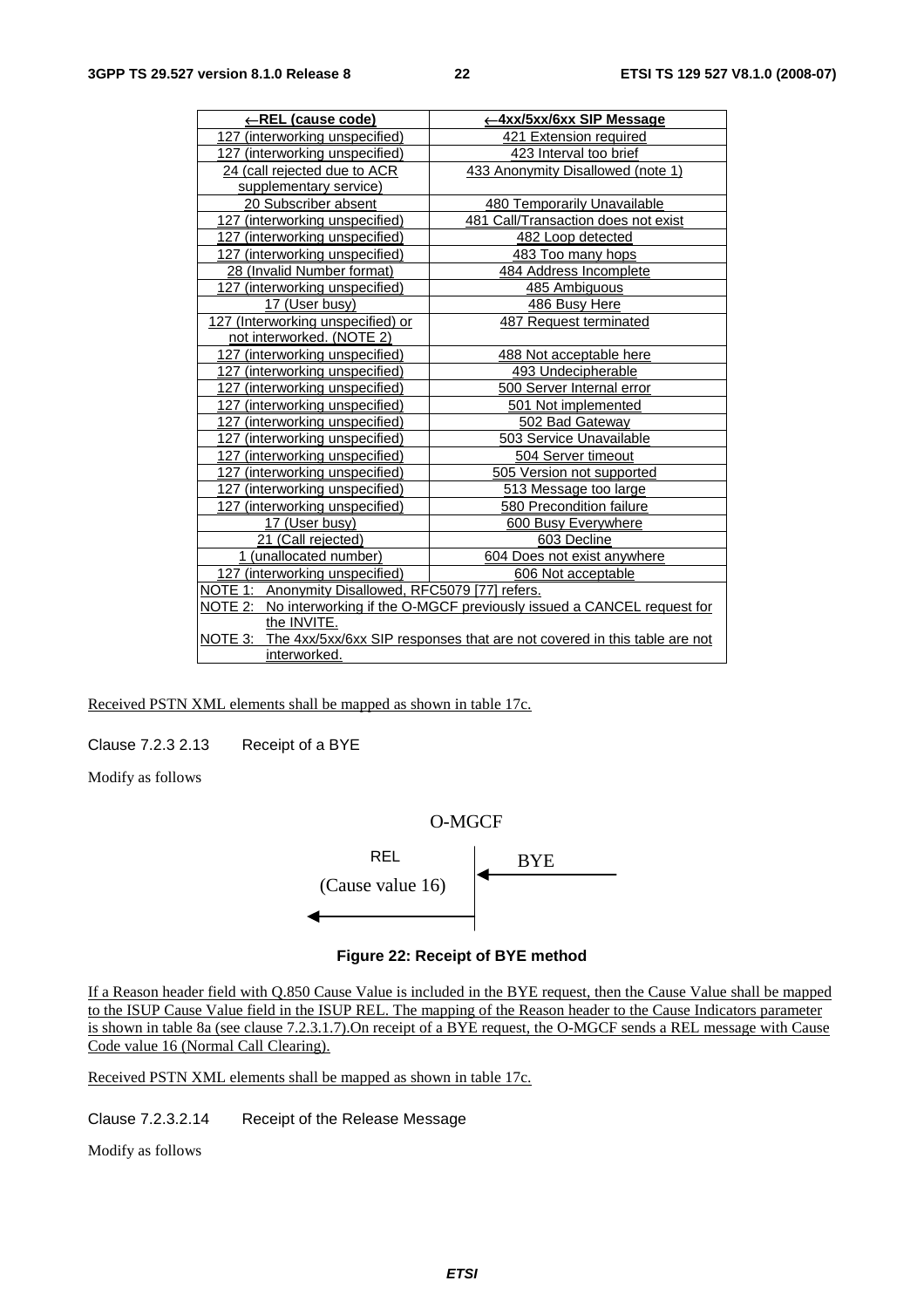In the case that the REL message is received and a final response (i.e. 200 OK (INVITE)) has already been received the O-MGCF shall send a BYE request. If the final response (i.e. 200 OK (INVITE)) has not already been received the O-MGCF shall send a CANCEL method.

A Reason header field containing the received (Q.850) Cause Value of the REL message shall be added to the CANCEL or BYE request. The mapping of the Cause Indicators parameter to the Reason header is shown in table 9a (see clause 7.2.3.1.8).

Received PSTN XML elements shall be mapped as shown in table 17c.

Clause 7.4.5 Sub-addressing (SUB)

Modify as follows:

The actions of the MGCF at the ISUP/BICC side are described in ITU-T Recommendation Q.731.8 [42] under the clause "Interactions with other networks".

7.4.5.1 General

The ISDN Subaddress in ISUP is transported within the Access Transport Parameter. The Coding of the Subaddress parameter within the Access Transport Parameter is described within EN 300 403-1 [91]. The isdn-Subaddress parameter carried within a tel or sip URI is defined within RFC3966 [92].

#### 7.4.5.2 Incoming Call Interworking from SIP to ISUP at I-MGCF

The mapping in table 24ba of the isdn-Subaddress parameter received within a tel or sip URI to the ISUP Access Transport Parameter encapsulating the Subaddress shall be applied.

The mapping in table 24bb of the Subaddress received within an ANM Message containing the ISUP Access Transport Parameter to the isdn-Subaddress of a tel or sip URI to be sent within a 200 OK (INVITE) shall be applied.

#### **Table 24ba: Mapping of the Subaddress received in an initial INVITE to the Subaddress sent in the IAM**

|                             | <b>SIP Message INVITE</b> | <b>ISUP Message IAM</b>                                                                                 |                            |  |
|-----------------------------|---------------------------|---------------------------------------------------------------------------------------------------------|----------------------------|--|
| Source SIP header field and | Source component value    | <b>ISUP Parameter field</b>                                                                             | Derived value of parameter |  |
| component                   |                           |                                                                                                         | field                      |  |
| Request-URI including the   | ":isub=" 1*uric           | <b>Access Transport Parameter</b>                                                                       | called party Subaddress    |  |
| isdn-Subaddress             | "uric" containing the     |                                                                                                         | (see note)                 |  |
|                             | Subaddress digits         |                                                                                                         |                            |  |
| P-Asserted-Identity header  | ":isub=" 1*uric           | <b>Access Transport Parameter</b>                                                                       | calling party Subaddress   |  |
| Field                       | "uric" containing the     |                                                                                                         | (see note)                 |  |
| including the isdn-         | Subaddress digits         |                                                                                                         |                            |  |
| <b>Subaddress</b>           |                           |                                                                                                         |                            |  |
| NOTE:                       |                           | The Type of Subaddress as described within EN 300 403-1 [91] Bits 5,6,7 and shall be set to 0 0 0 "NSAP |                            |  |

*(ITU-T Recommendation X.213 [23] and ISO/IEC 8348 Add.2 [93)"*

#### **Table 24bb: Mapping of the Subaddress received in an ANM to the Subaddress sent in the 200 OK (INVITE)**

|                             | <b>ISUP Message ANM</b>    | SIP 200 (OK)                                                                     |                                |  |
|-----------------------------|----------------------------|----------------------------------------------------------------------------------|--------------------------------|--|
| <b>ISUP Parameter field</b> | Source component value     | Source SIP header field                                                          | Derived value of               |  |
|                             |                            | and component                                                                    | parameter field                |  |
| connected party Subaddress  | Subaddress encapsulated in | P-Asserted-Identity including                                                    | ":isub=" 1*uric                |  |
|                             | the ISUP Access Transport  | the isdn-Subaddress                                                              | The Subaddress digits          |  |
|                             | parameter                  |                                                                                  | included into the "uric" shall |  |
|                             | NOTE 1                     |                                                                                  | be derived from the Access     |  |
|                             |                            |                                                                                  | Transport parameter            |  |
|                             |                            |                                                                                  | (see note)                     |  |
| $N$ $\cap$ TE $\cdot$       |                            | The Type of Subaddress as described within EN 300 403-1 [91] shall not be manned |                                |  |

NOTE: The Type of Subaddress as described within EN 300 403-1 [91] shall not be mapped.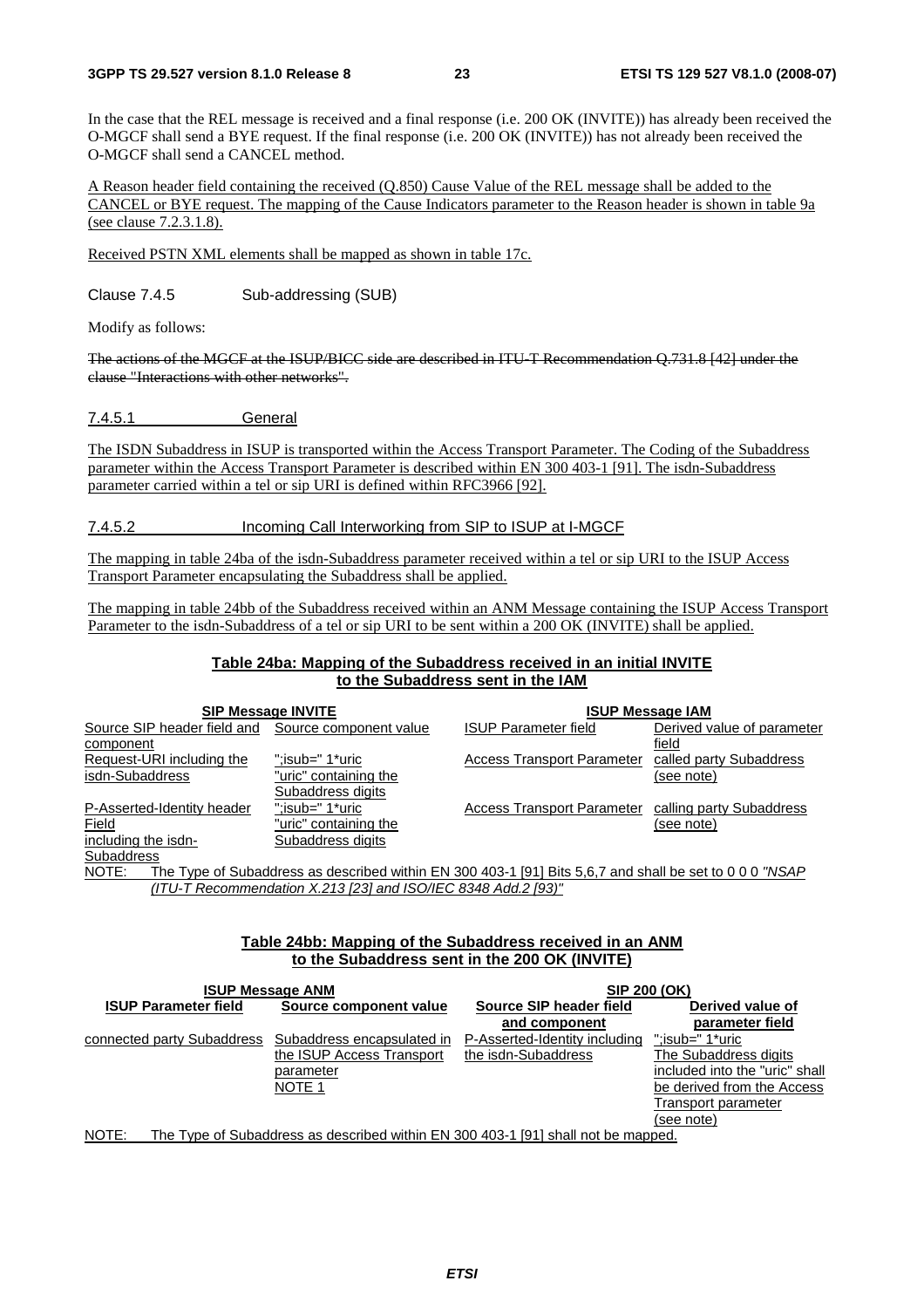#### 7.4.5.3 Outgoing Call Interworking from ISUP to SIP at O-MGCF

The mapping in table 24bc of the isdn-Subaddress parameter received within a tel or sip URI to the ISUP Access Transport Parameter encapsulating the Subaddress shall be applied.

The mapping in table 24bd of the Subaddress received within an ANM Message containing the ISUP Access Transport Parameter to the isdn-Subaddress of a tel or sip URI to be sent within a 200 OK (INVITE) shall be applied.

#### **Table 24bc: Mapping of the Subaddress received in an IAM to the Subaddress sent in the INVITE**

|                                                                                             | <b>ISUP IAM Message</b>    | <b>SIP INVITE Message</b>     |                                   |  |  |  |
|---------------------------------------------------------------------------------------------|----------------------------|-------------------------------|-----------------------------------|--|--|--|
| <b>ISUP Parameter field</b>                                                                 | Source component value     | Source SIP header field and   | Derived value of parameter        |  |  |  |
|                                                                                             |                            | component                     | field                             |  |  |  |
| called party Subaddress                                                                     | Access Transport parameter | Request-URI and To header     | ":isub=" 1*uric                   |  |  |  |
|                                                                                             | Note 1                     | field including the isdn-     | The Subaddress digits             |  |  |  |
|                                                                                             |                            | <b>Subaddress</b>             | included into the "uric" shall be |  |  |  |
|                                                                                             |                            |                               | derived from the Access           |  |  |  |
|                                                                                             |                            |                               | Transport parameter               |  |  |  |
|                                                                                             |                            |                               | (see note)                        |  |  |  |
| calling party Subaddress                                                                    | Access Transport parameter | P-Asserted-Identity header    | ":isub=" 1*uric                   |  |  |  |
|                                                                                             | Note 1                     | field and From header field   | The Subaddress digits             |  |  |  |
|                                                                                             |                            | including the isdn-Subaddress | included into the "uric" shall be |  |  |  |
|                                                                                             |                            |                               | derived from the Access           |  |  |  |
|                                                                                             |                            |                               | Transport parameter               |  |  |  |
|                                                                                             |                            |                               | (see note)                        |  |  |  |
| The "Type of Subaddress" as described within EN 300 403-1 [91] shall not be mapped<br>NOTE: |                            |                               |                                   |  |  |  |

### **Table 24bd: Mapping of the Subaddress received in a 200OK to the Subaddress sent in the ANM**

| 200OK                         |                                                                   | <b>ANM</b>                                                                                                |                            |
|-------------------------------|-------------------------------------------------------------------|-----------------------------------------------------------------------------------------------------------|----------------------------|
| Source SIP header field and   | Source component value                                            | <b>ISUP Parameter field</b>                                                                               | Derived value of parameter |
| component                     |                                                                   |                                                                                                           | field                      |
| P-Asserted-Identity including | :isub=" 1*uric:"                                                  | connected party Subaddress                                                                                | Access Transport parameter |
| <u>the</u>                    |                                                                   |                                                                                                           | (see note)                 |
| NOTE:                         |                                                                   | The "Type of Subaddress as described" within EN 300 403-1 [91] Bits 5.6.7 and shall be set to 0 0 0 "NSAP |                            |
|                               | $(ITU-T$ Recommendation. X.213 [23] and ISO/IEC 8348 Add.2 [93])" |                                                                                                           |                            |
|                               |                                                                   |                                                                                                           |                            |

Clause 7.4.21 User-to-User Signalling (UUS)

Modify as follows:

#### 7.4.21.1 User-to-User Signalling (UUS) service 1 (implicit)

The coding of the User-user information element is described within EN 300 356-8 [10]. The User-to-User header is defined within ES 283 003 [3].

- NOTE 1: If the draft-johnston- sipping-cc-uui is agreed then the Reference to ES 283 003 [3] will be replaced by the agreed RFC.
- NOTE 2: The IETF RFC needs more detail on encoding of the UUI as defined within ITU-T Recommendation Q.763 i.e. the protocol discriminator and the encoding syntax.

The content of the uuidata field of the User-to-User header shall start with the first octet being the protocol discriminator and followed by the user information octets.

The format of the uuidata field shall be the hexadecimal representation of binary data coded in ascii alphanumeric characters. For example, the 8- bit binary value 0011- 1111 is 3F in hexadecimal. To code this in ascii, one 8- bit byte containing the ascii code for the character '3' (0011- 0011 or 033H) and one 8- bit byte containing the ascii code for the character 'F' (0100- 0110 or 046H) are required. For each byte value, the high-order hexadecimal digit is always the first digit of the pair of hexadecimal digits. The ascii letters used for the hex digits shall always be capital form.

For example:

User-to-User: 00C81031313232333334343535363637373838FA08303900064630E9E0;encoding=hex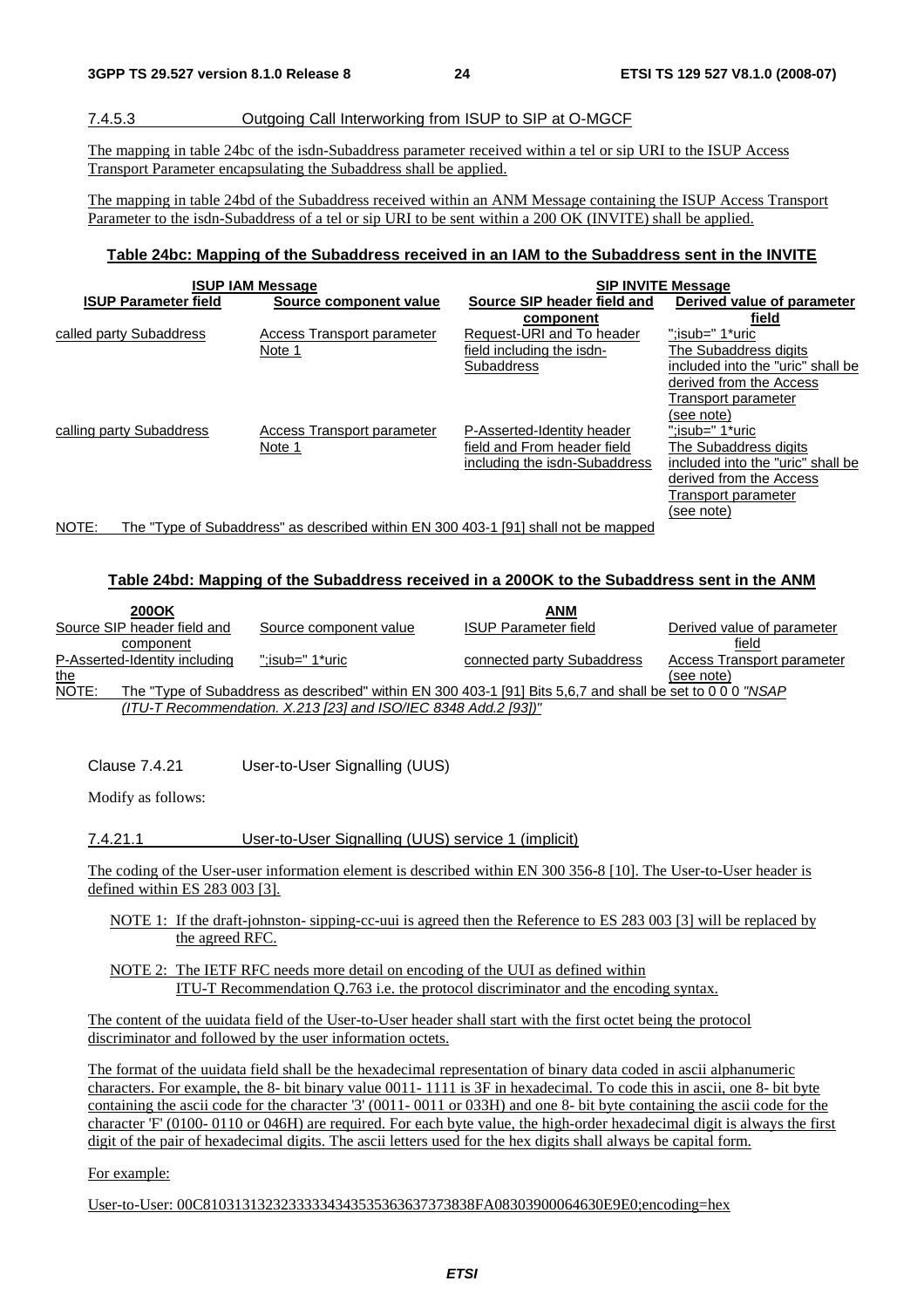Interworking procedures between the user-user information element and User-to-User header for the User-to-user signalling service 1 are defined in the following clauses.

NOTE 1: For 3GPP Release 8 the encoding of data should be described in more detail.

NOTE 2: For 3GPP Release 8 the interworking of the encoded data should be described in more detail.

#### 7.4.21.1.1 Incoming Call Interworking from SIP to ISUP at I-MGCF

On the receipt of the User-to-User Header if the encoding header field parameter of the User-to-User header set to hex the I-MGCF shall map the content of the *uuidata* header field to the *protocol discriminator* and *user information* parameters of the *user-user* information element. Mapping procedures for other encoding header field values are or further study.

The *length of user-user contents* parameter shall be set by the I-MGCF according to the normal procedures.

The I-MGCF maps the messages transporting the user-user information according to the normal interworking procedures.

#### **Table 7.4.21.1.1: Mapping of the User-to-User header to the ISUP user-to-user information parameter**

| SIP parameter $\rightarrow$                 |                                     |                             | $\rightarrow$ ISUP parameter                |
|---------------------------------------------|-------------------------------------|-----------------------------|---------------------------------------------|
| Source SIP header<br>field and<br>component | <b>Source</b><br>component<br>value | <b>ISUP Parameter field</b> | Derived value of parameter field            |
| User-to-User                                | uuidata                             | User-to-User                | Protocol discriminator and User Information |

#### 7.4.21.1.2 Outgoing Call Interworking from ISUP to SIP at O-MGCF

On the receipt of the user-user information element the O-MGCF shall map the protocol discriminator and user information parameters to the uuidata header field of the User-to-User header.

The O-MGCF shall set the encoding header field parameter of the User-to-User header to the "hex" value

The O-MGCF maps the messages transporting the user-user information according to the normal interworking procedures.

#### **Table 7.4.21.1.1: Mapping of the ISUP user-to-user information parameter to the User-to-User header**

|                                | $\rightarrow$ ISUP parameter                |                                                       | $\rightarrow$ SIP parameter         |
|--------------------------------|---------------------------------------------|-------------------------------------------------------|-------------------------------------|
| <b>ISUP Parameter</b><br>field | Source parameter field                      | <b>Source SIP</b><br>header field<br>and<br>component | Derived value of<br>parameter field |
| User-to-User                   | Protocol discriminator and User Information | User-to-User                                          | uuidata                             |

#### 7.4.21.2 User-to-User Signalling (UUS) service 1 (explicit)

The actions of the MGCF at the ISUP/BICC side are described in ITU-T Recommendation Q.737.1[42] under the clause "Interactions with other networks".

#### 7.4.21.3 User-to-User Signalling (UUS) service 2 (implicit & explicit)

The actions of the MGCF at the ISUP/BICC side are described in ITU-T Recommendation Q.737.1[42] under the clause "Interactions with other networks".

#### 7.4.21.4 User-to-User Signalling (UUS) service 3 (implicit & explicit)

The actions of the MGCF at the ISUP/BICC side are described in ITU-T Recommendation Q.737.1[42] under the clause "Interactions with other networks".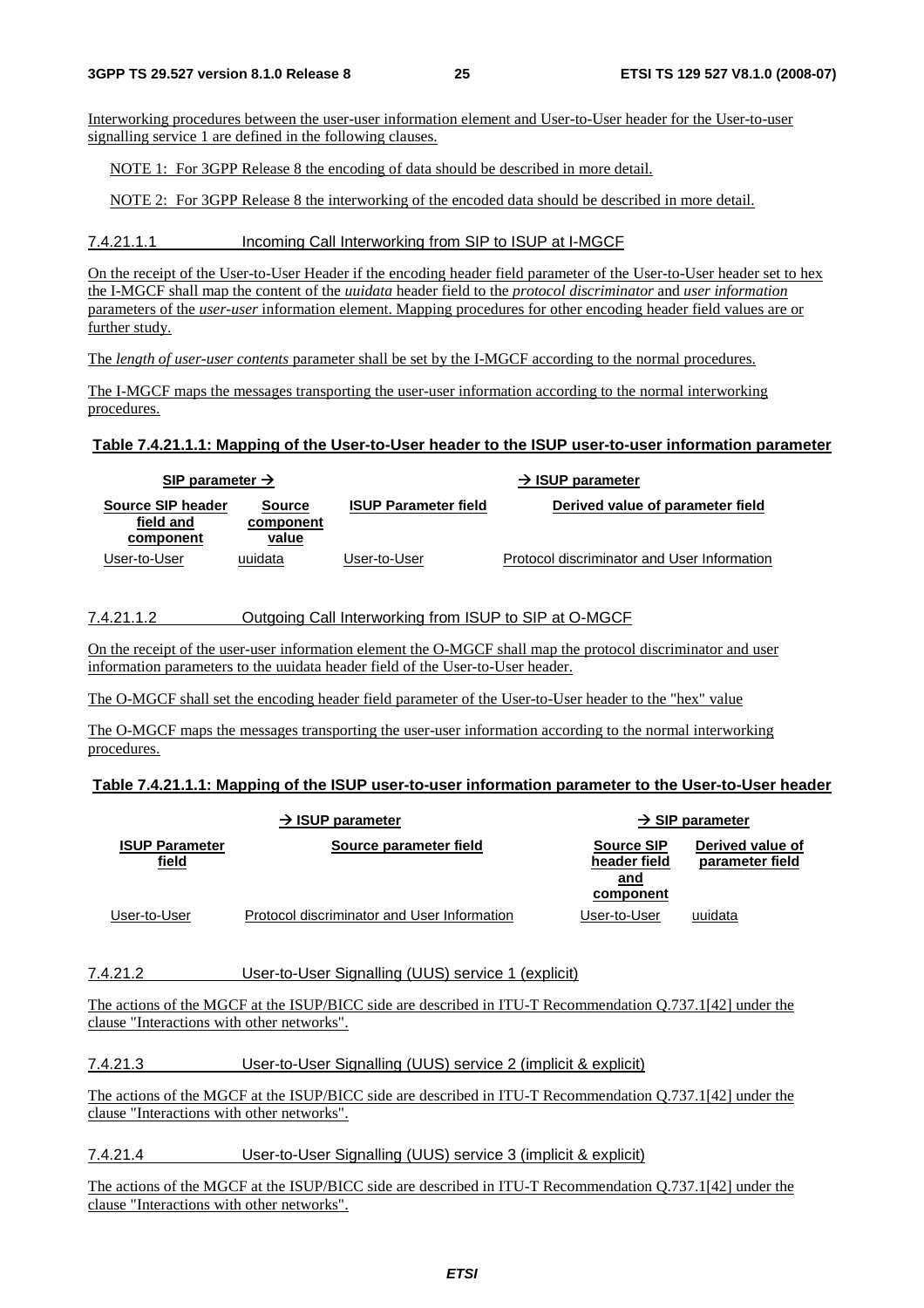Annex D (informative): **Bibliography** 

draft-johnston-sipping-cc-uui-02 "Transporting User to User Information for Call Centres using SIP" 2007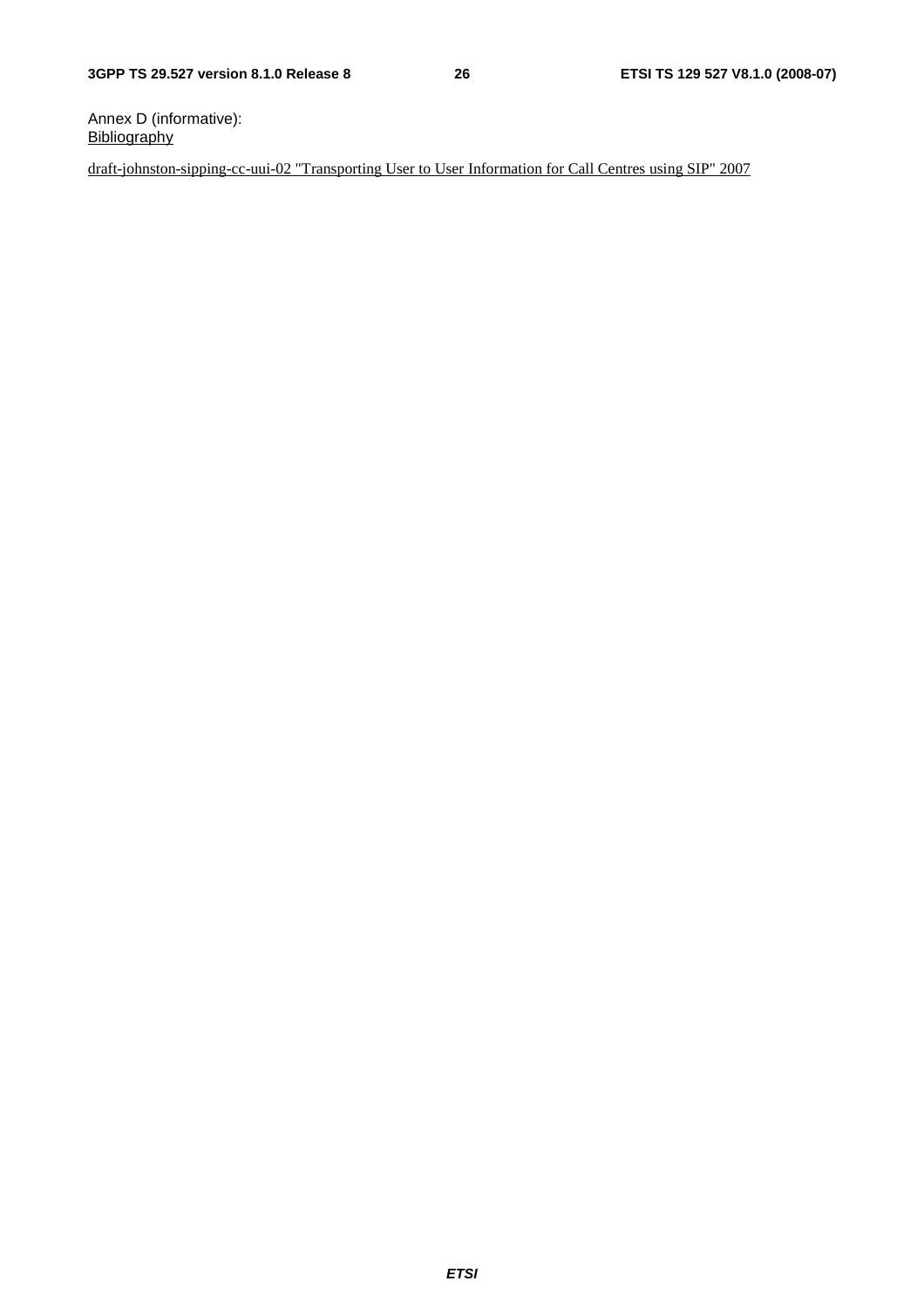### Annex A (informative): Change history

|                      | TISPAN # TISPAN Doc. | <b>CR</b> | Subject/Comment                                                       |
|----------------------|----------------------|-----------|-----------------------------------------------------------------------|
| 14bis                | 234r2                | 001       | Mapping of SUB                                                        |
| 14bis                | 354r2                | 002       | WI3019-SIP-ISUP Interworking addition of Overlap signalling at the I- |
|                      |                      |           | MGCF (removed)                                                        |
| 14ter                | 352r1                | 003       | Corrections of sub-addressing interworking                            |
| WG3                  | TISPAN3- WG3TD175r1  |           | 001r1 WI3119 ES 283 027 correction of Subaddressing                   |
| TISPAN3-<br>WG3      | Void                 | 004       | Void                                                                  |
| WG3                  | TISPAN3-WG3TD057r3   | 005       | WI 3119 Addition of UUS Interworking description                      |
| TISPAN3- Void<br>WG3 |                      | 006       | Void                                                                  |
| WG3                  | TISPAN3- WG3TD004r3  | 007       | WI3119 ES 283 027 - Progress Indicator mapping                        |
| WG3                  | TISPAN3-WG3TD165r4   | 008       | WI3119 ES 283 027 Fallback                                            |
| WG3                  | TISPAN3-WG3TD129r3   | 009       | WI3120 ES 283 027 SIP XML transit specific interworking               |

|             | <b>Change history</b> |                 |  |  |                                                             |            |            |
|-------------|-----------------------|-----------------|--|--|-------------------------------------------------------------|------------|------------|
| <b>Date</b> | TSG#                  | <b>TSG Doc.</b> |  |  | <b>CR   Rev   Subject/Comment</b>                           | <b>Old</b> | <b>New</b> |
| 2006-07     |                       |                 |  |  | Published as ETSI ES 283 027                                |            | 1.1.1      |
| 2007-09     |                       |                 |  |  | Published as ETSI ES 283 027                                |            | 1.4.0      |
| 2008-01     |                       |                 |  |  | Released on ETSI member approval process as ETSI ES 283 027 |            | 2.4.0      |
| 2008-01     |                       |                 |  |  | Converted to 3GPP TS 29.527                                 |            | 2.4.1      |
| 2008-03     | <b>TSG #39</b>        |                 |  |  | MCC update to version 8.0.0 after approval at TSG CT#39     | 2.4.1      | 8.0.0      |
| 2008-05     | <b>TSG #40</b>        | CP-080293       |  |  | TMR and Fallback mapping                                    | 8.0.0      | 8.1.0      |